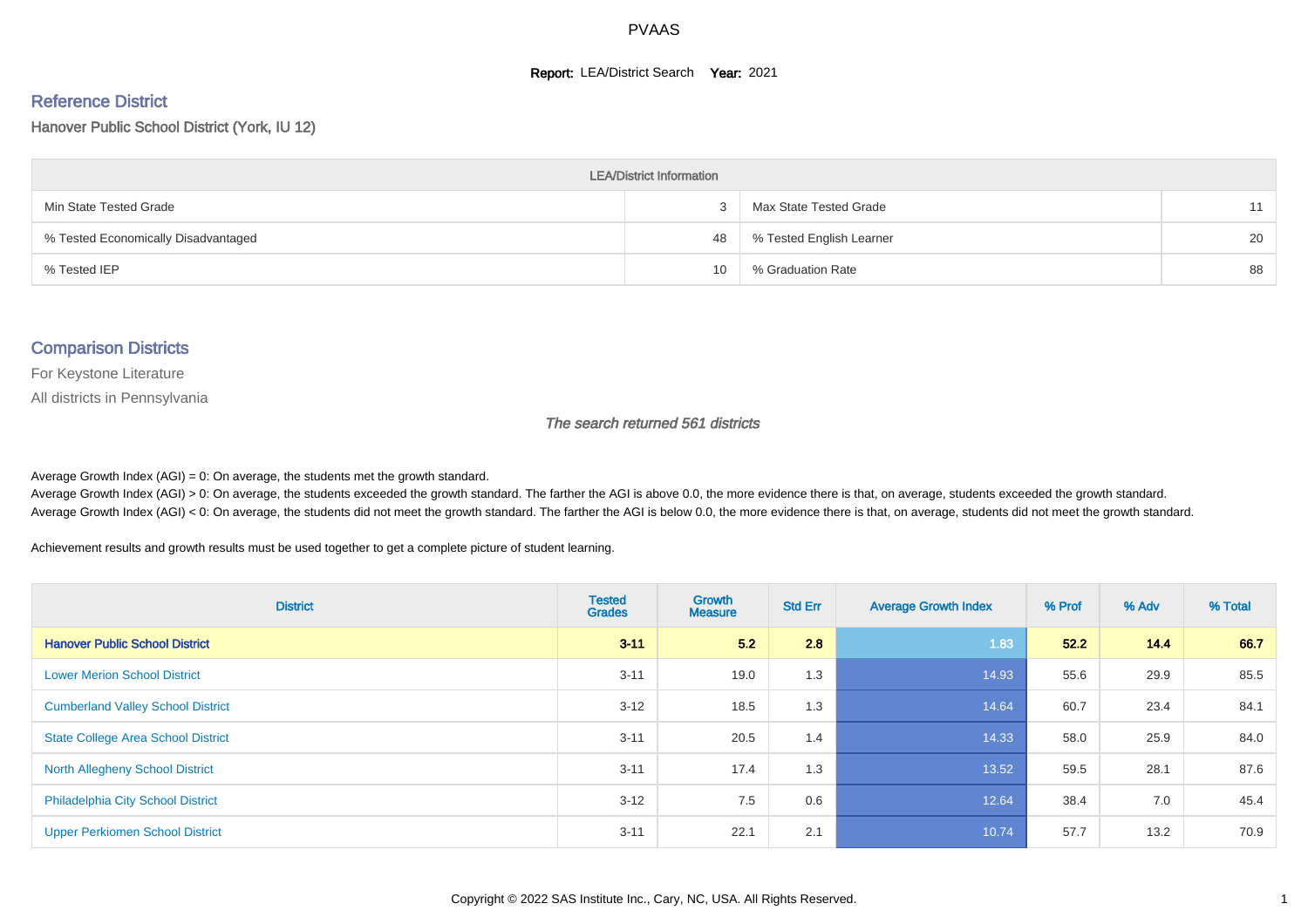| <b>District</b>                          | <b>Tested</b><br><b>Grades</b> | <b>Growth</b><br><b>Measure</b> | <b>Std Err</b> | <b>Average Growth Index</b> | % Prof | % Adv   | % Total |
|------------------------------------------|--------------------------------|---------------------------------|----------------|-----------------------------|--------|---------|---------|
| <b>Hanover Public School District</b>    | $3 - 11$                       | 5.2                             | 2.8            | 1.83                        | 52.2   | 14.4    | 66.7    |
| Downingtown Area School District         | $3 - 11$                       | 12.1                            | 1.1            | 10.67                       | 60.0   | 23.5    | 83.6    |
| <b>Upper Saint Clair School District</b> | $3 - 11$                       | 18.5                            | 1.7            | 10.65                       | 61.8   | 30.1    | 91.9    |
| <b>West Chester Area School District</b> | $3 - 11$                       | 12.6                            | 1.2            | 10.38                       | 66.8   | 20.2    | 87.0    |
| <b>Norwin School District</b>            | $3 - 11$                       | 18.0                            | 1.7            | 10.37                       | 58.5   | 27.0    | 85.4    |
| <b>Dallastown Area School District</b>   | $3 - 11$                       | 13.5                            | 1.5            | 8.84                        | 56.0   | 17.9    | 73.8    |
| <b>Upper Dublin School District</b>      | $3 - 12$                       | 15.4                            | 1.8            | 8.53                        | 60.8   | 24.8    | 85.6    |
| <b>North Penn School District</b>        | $3 - 11$                       | 9.1                             | 1.1            | 8.36                        | 55.8   | 17.0    | 72.8    |
| <b>Souderton Area School District</b>    | $3 - 11$                       | 12.4                            | 1.5            | 8.28                        | 61.7   | 15.2    | 76.9    |
| <b>Colonial School District</b>          | $3 - 11$                       | 14.0                            | 1.7            | 8.21                        | 60.2   | 19.6    | 79.8    |
| <b>Bethlehem Area School District</b>    | $3 - 11$                       | 9.3                             | 1.1            | 8.15                        | 44.7   | 12.0    | 56.7    |
| <b>Springfield School District</b>       | $3 - 11$                       | 13.8                            | 1.7            | 7.99                        | 60.9   | 21.5    | 82.4    |
| <b>Great Valley School District</b>      | $3 - 11$                       | 15.0                            | 1.9            | 7.98                        | 50.0   | 35.0    | 85.0    |
| Northern York County School District     | $3 - 11$                       | 15.6                            | 2.0            | 7.98                        | 57.4   | 11.5    | 68.8    |
| <b>Pennsbury School District</b>         | $3 - 11$                       | 11.7                            | 1.5            | 7.90                        | 60.1   | 21.3    | 81.3    |
| <b>Tyrone Area School District</b>       | $3 - 12$                       | 19.7                            | 2.5            | 7.87                        | 60.4   | 16.7    | 77.1    |
| <b>Penn-Trafford School District</b>     | $3 - 11$                       | 13.4                            | 1.7            | 7.87                        | 62.3   | 21.9    | 84.2    |
| <b>Council Rock School District</b>      | $3 - 11$                       | 8.9                             | 1.2            | 7.65                        | 62.8   | 16.6    | 79.4    |
| <b>Upper Merion Area School District</b> | $3 - 11$                       | 15.3                            | 2.0            | 7.62                        | 59.3   | 19.3    | 78.6    |
| Pennsylvania Cyber Charter School        | $3 - 11$                       | 11.6                            | 1.5            | 7.54                        | 46.3   | $5.0\,$ | 51.3    |
| <b>Valley View School District</b>       | $3 - 11$                       | 18.1                            | 2.4            | 7.42                        | 53.7   | 14.7    | 68.4    |
| <b>Reading School District</b>           | $3 - 11$                       | 10.1                            | 1.4            | 7.25                        | 24.7   | 2.4     | 27.2    |
| <b>Central York School District</b>      | $3 - 12$                       | 12.3                            | 1.7            | 7.20                        | 55.5   | 11.5    | 67.0    |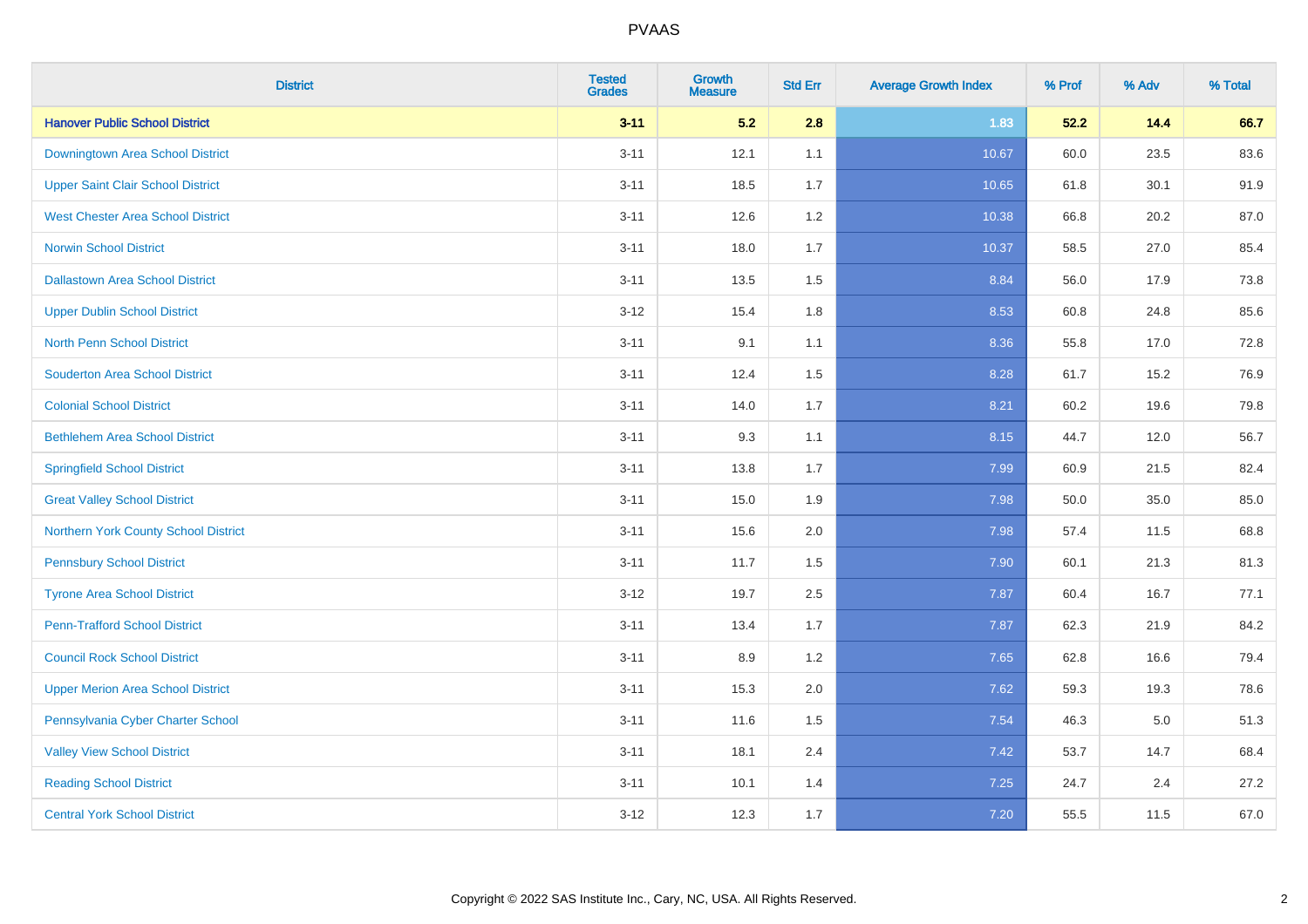| <b>District</b>                               | <b>Tested</b><br><b>Grades</b> | <b>Growth</b><br><b>Measure</b> | <b>Std Err</b> | <b>Average Growth Index</b> | % Prof | % Adv | % Total |
|-----------------------------------------------|--------------------------------|---------------------------------|----------------|-----------------------------|--------|-------|---------|
| <b>Hanover Public School District</b>         | $3 - 11$                       | 5.2                             | 2.8            | 1.83                        | 52.2   | 14.4  | 66.7    |
| <b>Delaware Valley School District</b>        | $3 - 11$                       | 12.6                            | 1.8            | 6.93                        | 55.2   | 16.2  | 71.4    |
| <b>Southern York County School District</b>   | $3 - 11$                       | 14.2                            | 2.1            | 6.91                        | 55.1   | 18.1  | 73.1    |
| <b>Wissahickon School District</b>            | $3 - 10$                       | 12.5                            | 1.8            | 6.85                        | 58.3   | 22.4  | 80.7    |
| <b>Hazleton Area School District</b>          | $3 - 11$                       | 9.6                             | 1.4            | 6.77                        | 45.0   | 7.8   | 52.9    |
| <b>Garnet Valley School District</b>          | $3 - 10$                       | 10.9                            | 1.7            | 6.53                        | 67.1   | 19.0  | 86.1    |
| <b>Derry Township School District</b>         | $3 - 10$                       | 12.8                            | 2.0            | 6.39                        | 54.8   | 25.8  | 80.6    |
| <b>Deer Lakes School District</b>             | $3 - 11$                       | 17.0                            | 2.7            | 6.32                        | 61.5   | 16.4  | 77.9    |
| <b>Pine-Richland School District</b>          | $3 - 11$                       | 11.5                            | 1.8            | 6.31                        | 60.6   | 24.4  | 85.0    |
| Abington Heights School District              | $3 - 11$                       | 13.5                            | 2.2            | 6.27                        | 58.3   | 16.2  | 74.5    |
| <b>Avon Grove School District</b>             | $3 - 10$                       | 10.0                            | 1.6            | 6.26                        | 56.3   | 18.6  | 74.9    |
| <b>Ridley School District</b>                 | $3 - 12$                       | 10.0                            | 1.6            | 6.10                        | 45.6   | 8.2   | 53.8    |
| <b>Saucon Valley School District</b>          | $3 - 11$                       | 14.7                            | 2.5            | 5.98                        | 48.7   | 20.2  | 69.0    |
| <b>Wilson School District</b>                 | $3-12$                         | 8.8                             | 1.5            | 5.96                        | 52.6   | 14.6  | 67.2    |
| <b>Mountain View School District</b>          | $3 - 11$                       | 20.9                            | 3.5            | 5.91                        | 57.8   | 20.3  | 78.1    |
| <b>Fleetwood Area School District</b>         | $3 - 10$                       | 12.2                            | 2.2            | 5.68                        | 53.5   | 11.6  | 65.2    |
| <b>Unionville-Chadds Ford School District</b> | $3 - 11$                       | 17.1                            | 3.1            | 5.51                        | 68.1   | 13.2  | 81.3    |
| <b>Mifflin County School District</b>         | $3 - 11$                       | 9.1                             | 1.7            | 5.49                        | 47.1   | 6.7   | 53.8    |
| Fox Chapel Area School District               | $3 - 11$                       | 9.8                             | 1.8            | 5.36                        | 56.6   | 28.6  | 85.2    |
| <b>Haverford Township School District</b>     | $3 - 11$                       | 8.0                             | 1.5            | 5.27                        | 53.0   | 25.5  | 78.6    |
| <b>Cocalico School District</b>               | $3 - 11$                       | 10.6                            | 2.0            | 5.18                        | 50.8   | 14.1  | 64.8    |
| <b>City CHS</b>                               | $10 - 11$                      | 13.6                            | 2.7            | 5.12                        | 45.8   | 3.0   | 48.8    |
| <b>Cornwall-Lebanon School District</b>       | $3 - 11$                       | 8.3                             | 1.6            | 5.08                        | 47.2   | 8.4   | 55.6    |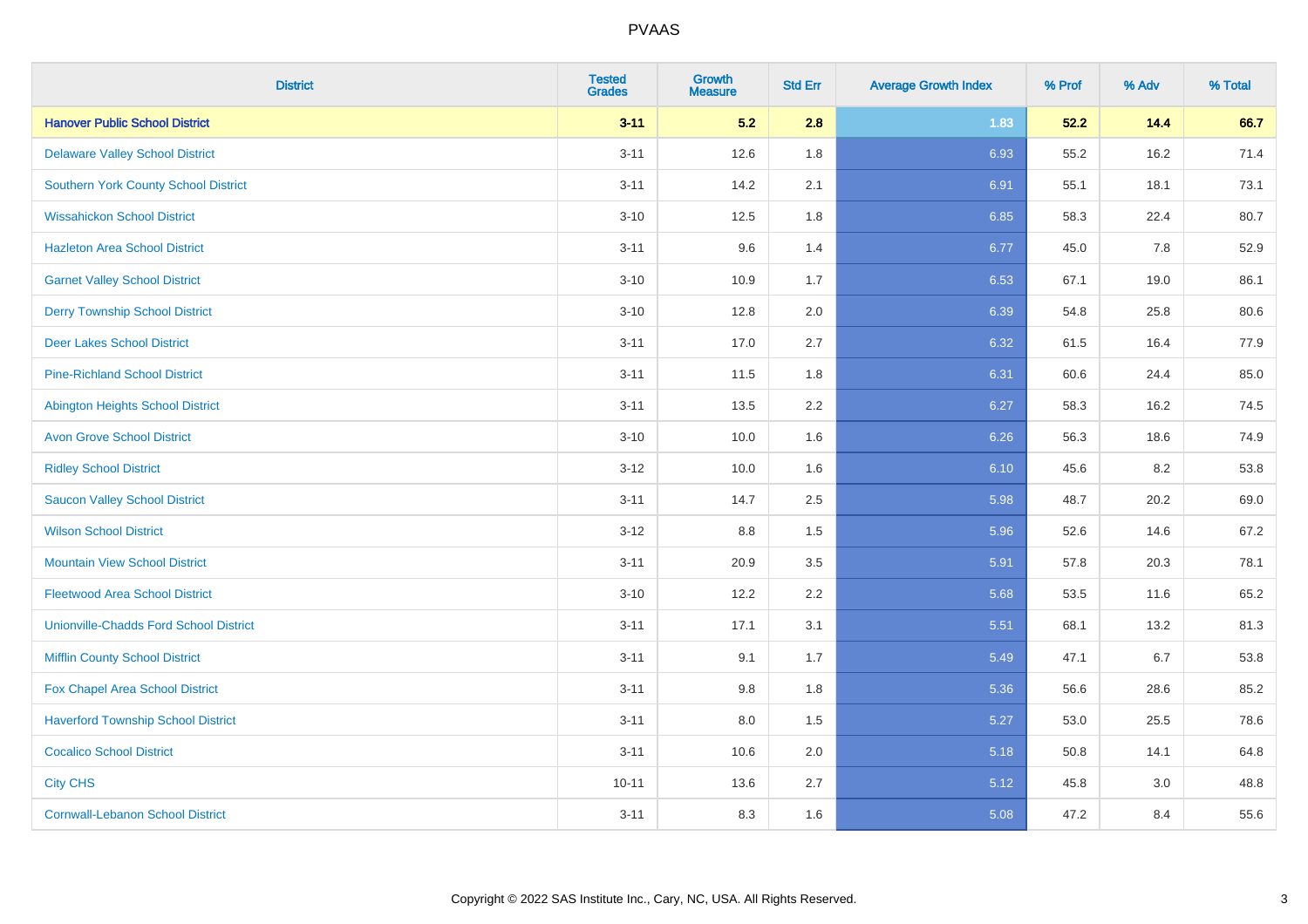| <b>District</b>                                    | <b>Tested</b><br><b>Grades</b> | Growth<br><b>Measure</b> | <b>Std Err</b> | <b>Average Growth Index</b> | % Prof | % Adv | % Total |
|----------------------------------------------------|--------------------------------|--------------------------|----------------|-----------------------------|--------|-------|---------|
| <b>Hanover Public School District</b>              | $3 - 11$                       | 5.2                      | 2.8            | 1.83                        | 52.2   | 14.4  | 66.7    |
| <b>West Perry School District</b>                  | $3 - 11$                       | 12.5                     | 2.5            | 4.99                        | 56.6   | 8.4   | 65.0    |
| <b>York Suburban School District</b>               | $3 - 11$                       | 10.1                     | 2.1            | 4.91                        | 53.5   | 27.8  | 81.3    |
| <b>Commonwealth Charter Academy Charter School</b> | $3 - 10$                       | 9.1                      | 1.9            | 4.90                        | 47.2   | 9.1   | 56.3    |
| Shippensburg Area School District                  | $3 - 11$                       | 9.3                      | 1.9            | 4.84                        | 53.1   | 10.2  | 63.3    |
| Penns Valley Area School District                  | $3 - 12$                       | 14.0                     | 2.9            | 4.80                        | 41.9   | 23.1  | 65.0    |
| <b>Fort Leboeuf School District</b>                | $3 - 11$                       | 11.7                     | 2.5            | 4.73                        | 48.5   | 21.1  | 69.6    |
| <b>Conestoga Valley School District</b>            | $3 - 11$                       | 8.7                      | 1.8            | 4.69                        | 60.3   | 13.5  | 73.8    |
| <b>Derry Area School District</b>                  | $3 - 11$                       | 13.2                     | 2.8            | 4.69                        | 60.0   | 12.5  | 72.5    |
| <b>Littlestown Area School District</b>            | $3 - 11$                       | 11.4                     | $2.5\,$        | 4.62                        | 55.2   | 10.4  | 65.6    |
| <b>Upper Darby School District</b>                 | $3 - 12$                       | 6.9                      | 1.5            | 4.62                        | 45.0   | 6.7   | 51.7    |
| Pocono Mountain School District                    | $3 - 12$                       | $6.8\,$                  | 1.5            | 4.62                        | 45.8   | 5.0   | 50.7    |
| Northern Bedford County School District            | $3 - 11$                       | 16.5                     | 3.6            | 4.58                        | 51.7   | 20.0  | 71.7    |
| <b>Spring-Ford Area School District</b>            | $3 - 11$                       | 6.0                      | 1.3            | 4.46                        | 60.8   | 16.5  | 77.4    |
| <b>Iroquois School District</b>                    | $3 - 11$                       | 13.1                     | 3.0            | 4.35                        | 48.2   | 7.8   | 56.0    |
| <b>Parkland School District</b>                    | $3 - 11$                       | 5.3                      | 1.2            | 4.30                        | 58.0   | 22.3  | 80.4    |
| <b>Centennial School District</b>                  | $3 - 10$                       | 7.1                      | 1.7            | 4.29                        | 50.1   | 8.7   | 58.9    |
| <b>Moon Area School District</b>                   | $3 - 11$                       | 8.2                      | 1.9            | 4.25                        | 58.7   | 18.5  | 77.2    |
| <b>Montoursville Area School District</b>          | $3 - 12$                       | 10.8                     | 2.5            | 4.24                        | 44.6   | 20.1  | 64.8    |
| <b>Greenwood School District</b>                   | $3 - 11$                       | 15.9                     | 3.9            | 4.11                        | 50.0   | 25.0  | 75.0    |
| <b>Greater Nanticoke Area School District</b>      | $3 - 12$                       | 11.2                     | 2.8            | 4.01                        | 38.0   | 12.4  | 50.4    |
| <b>William Penn School District</b>                | $3 - 12$                       | 8.3                      | 2.1            | 3.99                        | 35.6   | 3.0   | 38.7    |
| Lake-Lehman School District                        | $3 - 11$                       | 10.8                     | 2.7            | 3.93                        | 55.3   | 7.9   | 63.2    |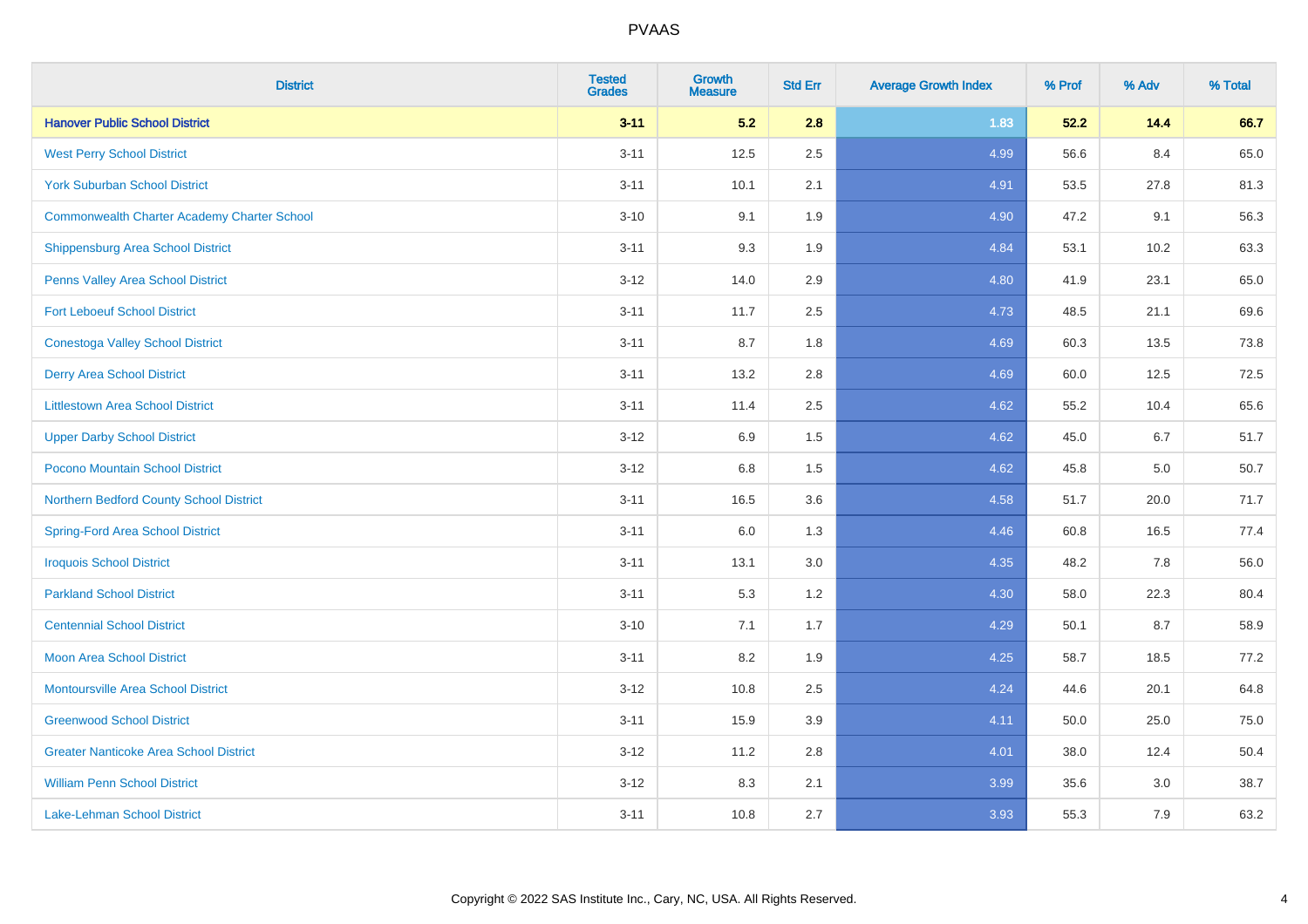| <b>District</b>                                | <b>Tested</b><br><b>Grades</b> | Growth<br><b>Measure</b> | <b>Std Err</b> | <b>Average Growth Index</b> | % Prof | % Adv   | % Total |
|------------------------------------------------|--------------------------------|--------------------------|----------------|-----------------------------|--------|---------|---------|
| <b>Hanover Public School District</b>          | $3 - 11$                       | 5.2                      | 2.8            | 1.83                        | 52.2   | 14.4    | 66.7    |
| <b>Freeport Area School District</b>           | $3 - 10$                       | 9.7                      | 2.5            | 3.91                        | 57.5   | 17.8    | 75.3    |
| <b>Allentown City School District</b>          | $3 - 12$                       | 5.3                      | 1.4            | 3.88                        | 25.3   | 2.7     | 28.0    |
| <b>Eastern Lebanon County School District</b>  | $3 - 11$                       | 8.6                      | 2.2            | 3.84                        | 48.8   | 11.4    | 60.3    |
| <b>Octorara Area School District</b>           | $3 - 11$                       | 9.1                      | 2.4            | 3.82                        | 52.1   | 8.5     | 60.6    |
| <b>Midd-West School District</b>               | $3 - 11$                       | 10.3                     | 2.7            | 3.80                        | 58.0   | 13.4    | 71.4    |
| <b>Mckeesport Area School District</b>         | $3 - 12$                       | 9.0                      | 2.4            | 3.72                        | 31.0   | 4.5     | 35.5    |
| <b>Eastern York School District</b>            | $3 - 11$                       | 9.6                      | 2.6            | 3.71                        | 56.3   | 12.6    | 68.9    |
| <b>Hamburg Area School District</b>            | $3 - 11$                       | 8.9                      | 2.5            | 3.63                        | 43.5   | 8.2     | 51.7    |
| <b>West Shore School District</b>              | $3-12$                         | 5.0                      | 1.4            | 3.59                        | 54.2   | 9.4     | 63.6    |
| Selinsgrove Area School District               | $3 - 12$                       | 8.3                      | 2.3            | 3.54                        | 56.8   | 10.0    | 66.8    |
| Pen Argyl Area School District                 | $3 - 12$                       | 9.2                      | 2.7            | 3.46                        | 50.0   | 12.6    | 62.6    |
| Ambridge Area School District                  | $3 - 12$                       | 9.1                      | 2.6            | 3.46                        | 50.4   | 10.7    | 61.1    |
| <b>Whitehall-Coplay School District</b>        | $3 - 11$                       | 6.1                      | 1.8            | 3.45                        | 49.3   | 7.4     | 56.6    |
| <b>School Lane Charter School</b>              | $3 - 11$                       | 12.4                     | 3.6            | 3.43                        | 59.1   | $9.8\,$ | 68.9    |
| Pennsylvania Virtual Charter School            | $3 - 11$                       | 11.8                     | 3.5            | 3.37                        | 56.5   | 11.1    | 67.6    |
| <b>Mastery Charter School - Hardy Williams</b> | $3 - 11$                       | 11.4                     | 3.4            | 3.33                        | 44.3   | 5.7     | 50.0    |
| <b>Central Dauphin School District</b>         | $3 - 11$                       | 4.4                      | 1.3            | 3.32                        | 53.3   | 7.4     | 60.7    |
| Mechanicsburg Area School District             | $3 - 11$                       | 5.9                      | 1.8            | 3.29                        | 57.2   | 13.7    | 70.9    |
| <b>East Penn School District</b>               | $3 - 11$                       | 4.1                      | 1.3            | 3.27                        | 55.8   | 11.5    | 67.3    |
| <b>Tech Freire Charter School</b>              | $9 - 11$                       | 9.3                      | 2.9            | 3.26                        | 18.0   | 1.1     | 19.1    |
| <b>Wayne Highlands School District</b>         | $3 - 11$                       | 7.8                      | 2.4            | 3.23                        | 52.3   | 13.1    | 65.4    |
| <b>Sayre Area School District</b>              | $3 - 11$                       | 11.2                     | 3.5            | 3.20                        | 52.2   | 7.5     | 59.7    |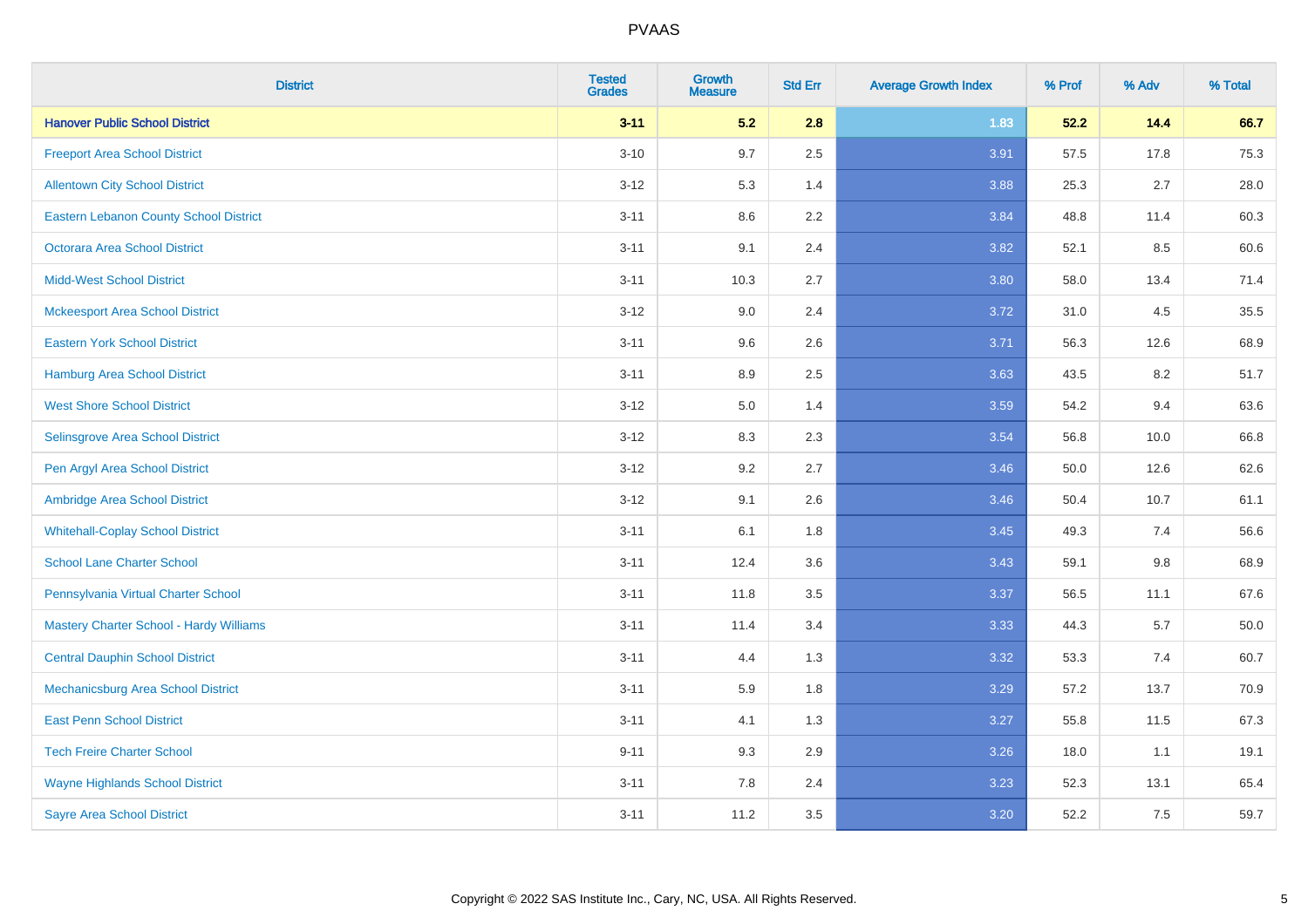| <b>District</b>                                | <b>Tested</b><br><b>Grades</b> | <b>Growth</b><br><b>Measure</b> | <b>Std Err</b> | <b>Average Growth Index</b> | % Prof | % Adv | % Total |
|------------------------------------------------|--------------------------------|---------------------------------|----------------|-----------------------------|--------|-------|---------|
| <b>Hanover Public School District</b>          | $3 - 11$                       | 5.2                             | 2.8            | 1.83                        | 52.2   | 14.4  | 66.7    |
| <b>Jamestown Area School District</b>          | $3 - 11$                       | 13.5                            | 4.2            | 3.19                        | 64.4   | 13.3  | 77.8    |
| <b>Bethel Park School District</b>             | $3 - 11$                       | 5.6                             | 1.8            | 3.18                        | 65.3   | 18.6  | 83.9    |
| <b>Avon Grove Charter School</b>               | $3 - 11$                       | 9.0                             | 2.9            | 3.13                        | 58.8   | 16.7  | 75.5    |
| <b>Ephrata Area School District</b>            | $3 - 11$                       | 5.6                             | 1.8            | 3.12                        | 54.7   | 9.5   | 64.2    |
| <b>Connellsville Area School District</b>      | $3 - 11$                       | 6.1                             | 2.0            | 3.05                        | 45.4   | 7.8   | 53.2    |
| Northern Cambria School District               | $3 - 11$                       | 10.0                            | 3.3            | 3.04                        | 47.4   | 5.1   | 52.6    |
| Saint Marys Area School District               | $3 - 11$                       | 7.8                             | 2.6            | 3.04                        | 57.0   | 8.2   | 65.2    |
| <b>Cranberry Area School District</b>          | $3 - 12$                       | 9.2                             | 3.0            | 3.04                        | 47.5   | 10.2  | 57.6    |
| Northeastern York School District              | $3 - 11$                       | 5.9                             | 2.0            | 3.03                        | 51.1   | 16.6  | 67.6    |
| <b>Neshaminy School District</b>               | $3 - 11$                       | 4.0                             | 1.3            | 3.02                        | 58.7   | 9.5   | 68.2    |
| Palmyra Area School District                   | $3 - 11$                       | 5.6                             | 1.9            | 2.96                        | 56.4   | 15.6  | 72.0    |
| <b>Montgomery Area School District</b>         | $3 - 11$                       | 10.7                            | 3.6            | 2.96                        | 48.7   | 12.4  | 61.1    |
| <b>Dover Area School District</b>              | $3 - 12$                       | 6.0                             | 2.1            | 2.94                        | 52.2   | 6.0   | 58.2    |
| <b>Daniel Boone Area School District</b>       | $3 - 12$                       | 5.7                             | 2.0            | 2.88                        | 51.0   | 11.5  | 62.6    |
| <b>Stroudsburg Area School District</b>        | $3 - 11$                       | 5.5                             | 1.9            | 2.88                        | 48.1   | 4.2   | 52.3    |
| Hollidaysburg Area School District             | $3 - 11$                       | 6.0                             | 2.1            | 2.88                        | 57.1   | 12.3  | 69.4    |
| <b>Hempfield Area School District</b>          | $3 - 12$                       | 4.6                             | 1.6            | 2.86                        | 53.5   | 20.1  | 73.6    |
| <b>Jenkintown School District</b>              | $3 - 11$                       | 12.5                            | 4.4            | 2.84                        | 54.6   | 29.6  | 84.1    |
| Lehigh Valley Charter High School For The Arts | $9 - 10$                       | 7.3                             | 2.6            | 2.82                        | 62.3   | 18.2  | 80.5    |
| <b>Peters Township School District</b>         | $3 - 11$                       | 5.0                             | 1.8            | 2.76                        | 59.8   | 26.1  | 85.9    |
| <b>Warwick School District</b>                 | $3 - 11$                       | 5.2                             | 1.9            | 2.76                        | 46.4   | 17.0  | 63.3    |
| <b>Mars Area School District</b>               | $3 - 10$                       | 5.7                             | 2.1            | 2.75                        | 57.9   | 18.2  | 76.1    |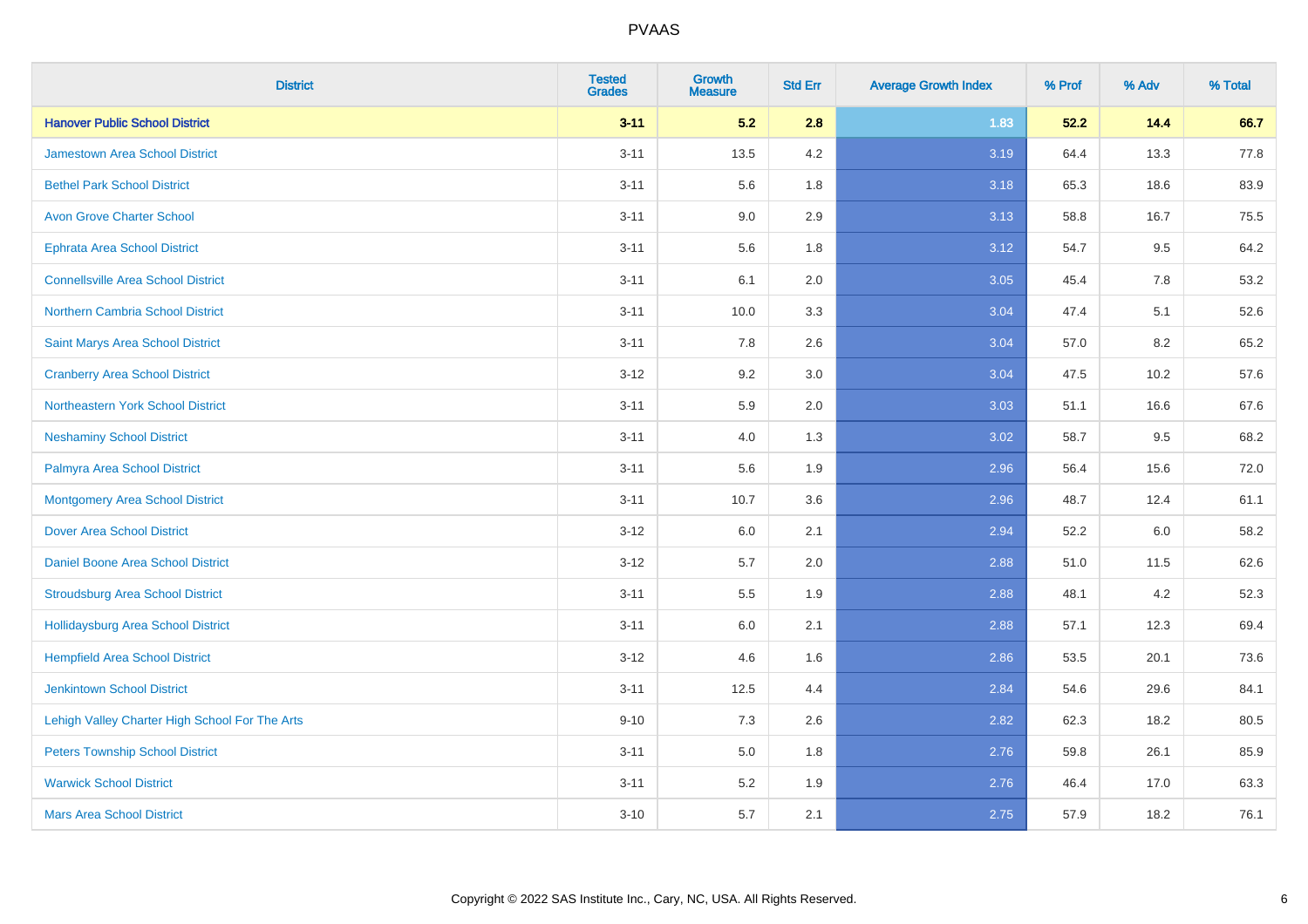| <b>District</b>                             | <b>Tested</b><br><b>Grades</b> | <b>Growth</b><br><b>Measure</b> | <b>Std Err</b> | <b>Average Growth Index</b> | % Prof | % Adv | % Total |
|---------------------------------------------|--------------------------------|---------------------------------|----------------|-----------------------------|--------|-------|---------|
| <b>Hanover Public School District</b>       | $3 - 11$                       | 5.2                             | 2.8            | 1.83                        | 52.2   | 14.4  | 66.7    |
| <b>Homer-Center School District</b>         | $3 - 11$                       | 9.7                             | 3.6            | 2.70                        | 45.1   | 17.2  | 62.3    |
| Multicultural Academy Charter School        | $9 - 11$                       | 9.5                             | 3.5            | 2.69                        | 22.0   | 0.0   | 22.0    |
| <b>Wyalusing Area School District</b>       | $3-12$                         | 8.8                             | 3.3            | 2.68                        | 54.6   | 11.7  | 66.2    |
| <b>Spring Grove Area School District</b>    | $3 - 11$                       | 5.6                             | 2.1            | 2.68                        | 55.1   | 15.0  | 70.1    |
| <b>Kennett Consolidated School District</b> | $3 - 11$                       | 4.8                             | 1.8            | 2.61                        | 52.5   | 10.7  | 63.2    |
| New Hope-Solebury School District           | $3 - 11$                       | 7.5                             | 2.9            | 2.57                        | 68.2   | 22.7  | 90.9    |
| <b>Penncrest School District</b>            | $3 - 11$                       | 5.7                             | 2.2            | 2.57                        | 47.2   | 7.1   | 54.3    |
| Renaissance Academy Charter School          | $3 - 11$                       | 8.3                             | 3.3            | 2.54                        | 45.6   | 22.8  | 68.4    |
| Northampton Area School District            | $3 - 11$                       | 4.0                             | 1.6            | 2.51                        | 52.3   | 10.8  | 63.1    |
| <b>Clarion Area School District</b>         | $3 - 11$                       | 10.3                            | 4.1            | 2.51                        | 45.4   | 14.6  | 60.0    |
| 21st Century Cyber Charter School           | $6 - 12$                       | 5.7                             | 2.3            | 2.50                        | 56.7   | 8.3   | 65.0    |
| <b>Shenandoah Valley School District</b>    | $3 - 11$                       | 9.7                             | 3.9            | 2.49                        | 28.3   | 5.0   | 33.3    |
| <b>Wilmington Area School District</b>      | $3 - 11$                       | $7.5\,$                         | 3.0            | 2.48                        | 55.1   | 5.1   | 60.2    |
| <b>Bethlehem-Center School District</b>     | $3 - 10$                       | 8.1                             | 3.3            | 2.46                        | 35.1   | 1.4   | 36.5    |
| <b>Belmont Charter School</b>               | $3 - 10$                       | 16.0                            | 6.5            | 2.45                        | 64.3   | 0.0   | 64.3    |
| <b>Belle Vernon Area School District</b>    | $3 - 11$                       | 6.5                             | 2.6            | 2.44                        | 55.6   | 11.1  | 66.7    |
| <b>Wattsburg Area School District</b>       | $3 - 11$                       | 6.5                             | 2.7            | 2.43                        | 42.7   | 7.6   | 50.3    |
| People For People Charter School            | $3 - 12$                       | 13.3                            | 5.5            | 2.43                        | 13.5   | 0.0   | 13.5    |
| <b>New Foundations Charter School</b>       | $3 - 11$                       | 5.4                             | 2.2            | 2.41                        | 47.2   | 2.5   | 49.8    |
| <b>Hampton Township School District</b>     | $3 - 11$                       | 5.1                             | 2.2            | 2.35                        | 54.0   | 28.2  | 82.2    |
| <b>Franklin Area School District</b>        | $3 - 11$                       | 6.6                             | 2.8            | 2.34                        | 48.2   | 4.5   | 52.7    |
| <b>Governor Mifflin School District</b>     | $3 - 11$                       | 4.1                             | 1.8            | 2.33                        | 42.5   | 7.2   | 49.7    |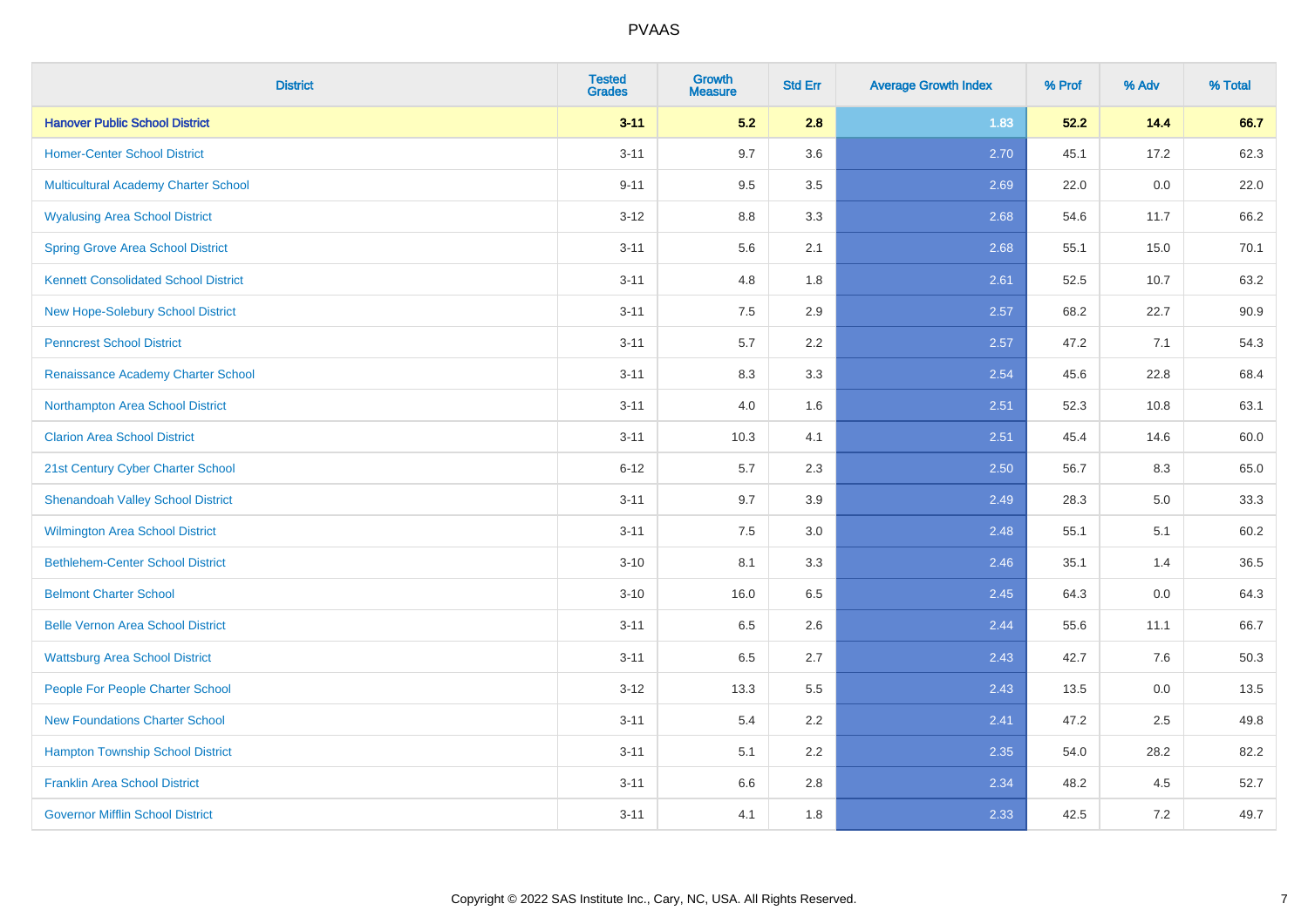| <b>District</b>                                        | <b>Tested</b><br><b>Grades</b> | <b>Growth</b><br><b>Measure</b> | <b>Std Err</b> | <b>Average Growth Index</b> | % Prof | % Adv | % Total |
|--------------------------------------------------------|--------------------------------|---------------------------------|----------------|-----------------------------|--------|-------|---------|
| <b>Hanover Public School District</b>                  | $3 - 11$                       | 5.2                             | 2.8            | 1.83                        | 52.2   | 14.4  | 66.7    |
| <b>Collegium Charter School</b>                        | $3 - 10$                       | 5.9                             | 2.5            | 2.33                        | 38.1   | 7.9   | 46.0    |
| <b>Richland School District</b>                        | $3 - 11$                       | 6.7                             | 2.9            | 2.33                        | 62.2   | 19.2  | 81.4    |
| <b>Brookville Area School District</b>                 | $3 - 11$                       | 6.9                             | 3.0            | 2.30                        | 55.2   | 15.6  | 70.8    |
| <b>Wilson Area School District</b>                     | $3 - 11$                       | 6.0                             | 2.6            | 2.30                        | 48.7   | 8.5   | 57.2    |
| <b>Agora Cyber Charter School</b>                      | $3 - 11$                       | 5.8                             | 2.6            | 2.28                        | 42.8   | 6.6   | 49.4    |
| <b>Carbondale Area School District</b>                 | $3 - 10$                       | 7.4                             | 3.3            | 2.25                        | 56.6   | 2.6   | 59.2    |
| <b>Carlynton School District</b>                       | $3 - 11$                       | 7.3                             | 3.3            | 2.22                        | 41.0   | 10.5  | 51.6    |
| Lincoln Leadership Academy Charter School              | $3 - 12$                       | 14.2                            | 6.4            | 2.22                        | 23.5   | 0.0   | 23.5    |
| Pennsylvania Distance Learning Charter School          | $3 - 12$                       | 9.3                             | 4.2            | 2.22                        | 42.2   | 3.1   | 45.3    |
| <b>Allegheny Valley School District</b>                | $3 - 11$                       | 8.5                             | 3.9            | 2.17                        | 53.1   | 12.2  | 65.3    |
| Pennsylvania Leadership Charter School                 | $3 - 11$                       | 4.6                             | 2.2            | 2.13                        | 55.4   | 11.2  | 66.7    |
| Community Academy Of Philadelphia Charter School       | $3 - 11$                       | 5.8                             | 2.7            | 2.12                        | 26.7   | 0.9   | 27.6    |
| <b>Muhlenberg School District</b>                      | $3 - 10$                       | 4.0                             | 1.9            | 2.10                        | 34.2   | 2.6   | 36.8    |
| <b>Eastern Lancaster County School District</b>        | $3-12$                         | 4.5                             | 2.2            | 2.09                        | 46.3   | 11.4  | 57.6    |
| <b>Grove City Area School District</b>                 | $3-12$                         | 5.1                             | 2.4            | 2.09                        | 36.4   | 16.5  | 52.8    |
| <b>South Western School District</b>                   | $3 - 12$                       | 3.9                             | 1.9            | 2.08                        | 60.2   | 8.1   | 68.3    |
| <b>Keystone Oaks School District</b>                   | $3 - 11$                       | 5.5                             | 2.6            | 2.07                        | 53.2   | 12.1  | 65.4    |
| <b>Millcreek Township School District</b>              | $3 - 11$                       | 3.1                             | 1.5            | 2.06                        | 55.6   | 14.2  | 69.7    |
| <b>Coudersport Area School District</b>                | $3 - 11$                       | 7.7                             | 3.7            | 2.06                        | 55.7   | 8.2   | 63.9    |
| Dr Robert Ketterer Charter School Inc                  | $6 - 12$                       | 10.1                            | 5.0            | 2.04                        | 14.9   | 0.4   | 15.3    |
| <b>Chester Charter Scholars Academy Charter School</b> | $3 - 12$                       | 8.4                             | 4.1            | 2.03                        | 23.4   | 0.0   | 23.4    |
| <b>Blackhawk School District</b>                       | $3 - 11$                       | 4.7                             | 2.3            | 2.01                        | 55.8   | 8.8   | 64.6    |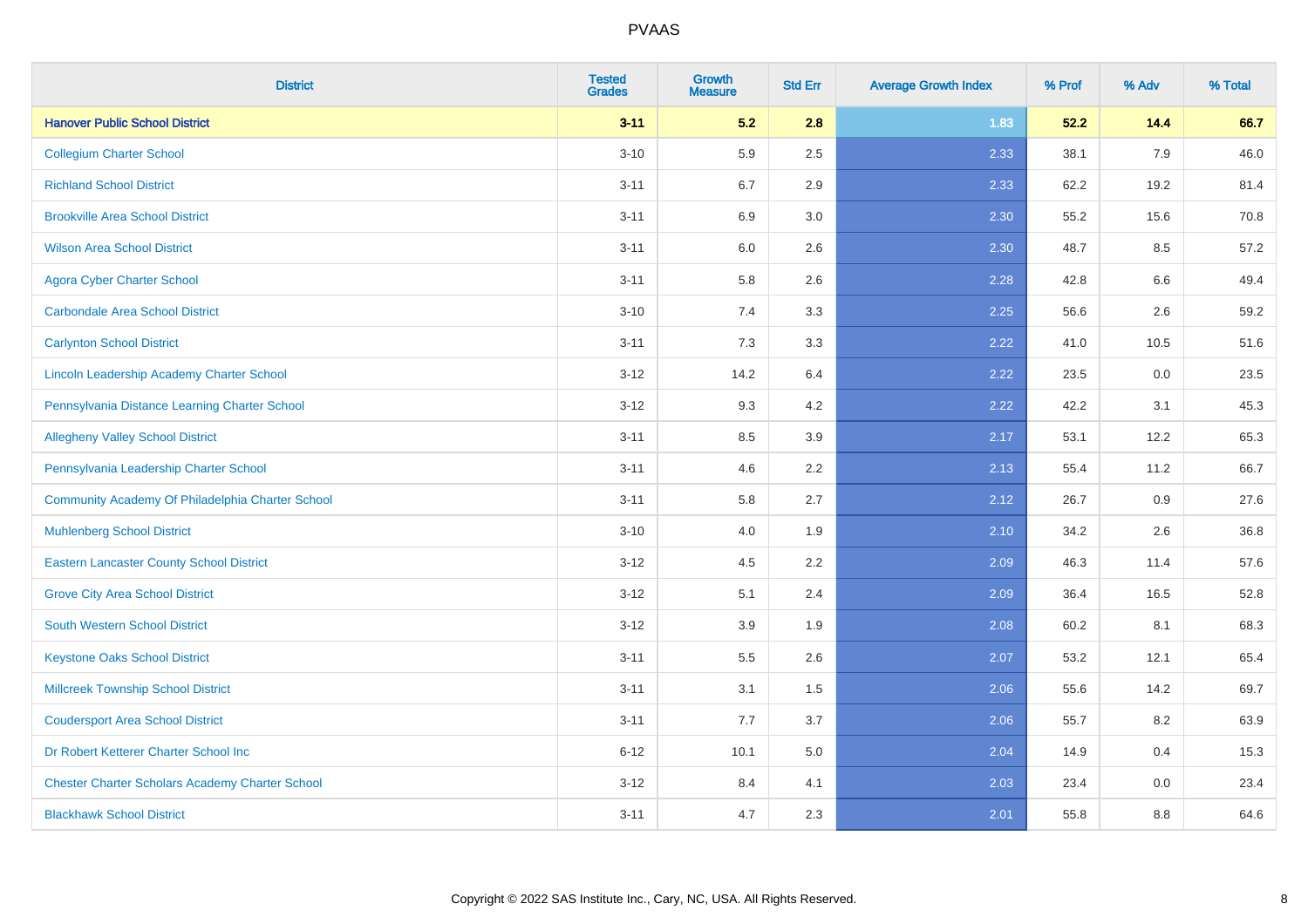| <b>District</b>                                 | <b>Tested</b><br><b>Grades</b> | <b>Growth</b><br><b>Measure</b> | <b>Std Err</b> | <b>Average Growth Index</b> | % Prof | % Adv   | % Total |
|-------------------------------------------------|--------------------------------|---------------------------------|----------------|-----------------------------|--------|---------|---------|
| <b>Hanover Public School District</b>           | $3 - 11$                       | 5.2                             | 2.8            | 1.83                        | 52.2   | 14.4    | 66.7    |
| Altoona Area School District                    | $3 - 12$                       | 3.3                             | 1.6            | 1.99                        | 47.7   | $8.2\,$ | 55.9    |
| <b>Central Valley School District</b>           | $3 - 10$                       | 4.8                             | 2.4            | 1.98                        | 56.9   | $9.0\,$ | 65.9    |
| <b>West Allegheny School District</b>           | $3 - 12$                       | 4.0                             | 2.1            | 1.96                        | 63.1   | 15.7    | 78.8    |
| <b>Pottsville Area School District</b>          | $3 - 12$                       | 4.4                             | 2.3            | 1.94                        | 44.8   | 5.4     | 50.2    |
| <b>Beaver Area School District</b>              | $3 - 10$                       | 4.7                             | 2.4            | 1.94                        | 57.4   | 16.8    | 74.2    |
| <b>Western Wayne School District</b>            | $3 - 11$                       | 5.6                             | 2.9            | 1.93                        | 41.3   | 17.4    | 58.7    |
| <b>Steel Valley School District</b>             | $3 - 11$                       | 6.5                             | 3.4            | 1.89                        | 50.7   | 5.6     | 56.3    |
| <b>Sharon City School District</b>              | $3 - 11$                       | 4.9                             | 2.6            | 1.87                        | 48.2   | 5.3     | 53.4    |
| <b>Uniontown Area School District</b>           | $3 - 11$                       | 6.0                             | 3.2            | 1.87                        | 62.4   | 5.9     | 68.2    |
| <b>Blacklick Valley School District</b>         | $3 - 11$                       | 8.0                             | 4.3            | 1.85                        | 34.1   | 0.0     | 34.1    |
| <b>Monessen City School District</b>            | $3 - 10$                       | 8.3                             | 4.5            | 1.85                        | 42.9   | 2.9     | 45.7    |
| <b>Hanover Public School District</b>           | $3 - 11$                       | 5.2                             | 2.8            | 1.83                        | 52.2   | 14.4    | 66.7    |
| <b>Laurel Highlands School District</b>         | $3 - 11$                       | 4.3                             | 2.4            | 1.81                        | 44.9   | 9.6     | 54.5    |
| <b>Sto-Rox School District</b>                  | $3 - 10$                       | 6.6                             | 3.7            | 1.80                        | 13.4   | 0.0     | 13.4    |
| <b>York Academy Regional Charter School</b>     | $3 - 11$                       | 9.0                             | 5.0            | 1.79                        | 55.2   | $0.0\,$ | 55.2    |
| <b>Salisbury Township School District</b>       | $3 - 11$                       | 6.3                             | 3.6            | $1.77$                      | 46.2   | 6.6     | 52.8    |
| <b>Bentworth School District</b>                | $3 - 11$                       | 5.7                             | 3.2            | 1.75                        | 44.2   | 19.5    | 63.6    |
| <b>Northgate School District</b>                | $3 - 11$                       | 6.3                             | 3.6            | 1.73                        | 53.3   | 16.7    | 70.0    |
| <b>Reach Cyber Charter School</b>               | $3 - 11$                       | 8.1                             | 4.7            | 1.72                        | 42.4   | 4.6     | 47.0    |
| <b>Oswayo Valley School District</b>            | $3-12$                         | 8.5                             | 5.0            | 1.68                        | 50.0   | 16.7    | 66.7    |
| <b>Central Bucks School District</b>            | $3 - 11$                       | 1.6                             | 0.9            | 1.66                        | 63.0   | 16.8    | 79.8    |
| <b>Allegheny-Clarion Valley School District</b> | $3 - 10$                       | 7.8                             | 4.7            | 1.65                        | 53.3   | 3.3     | 56.7    |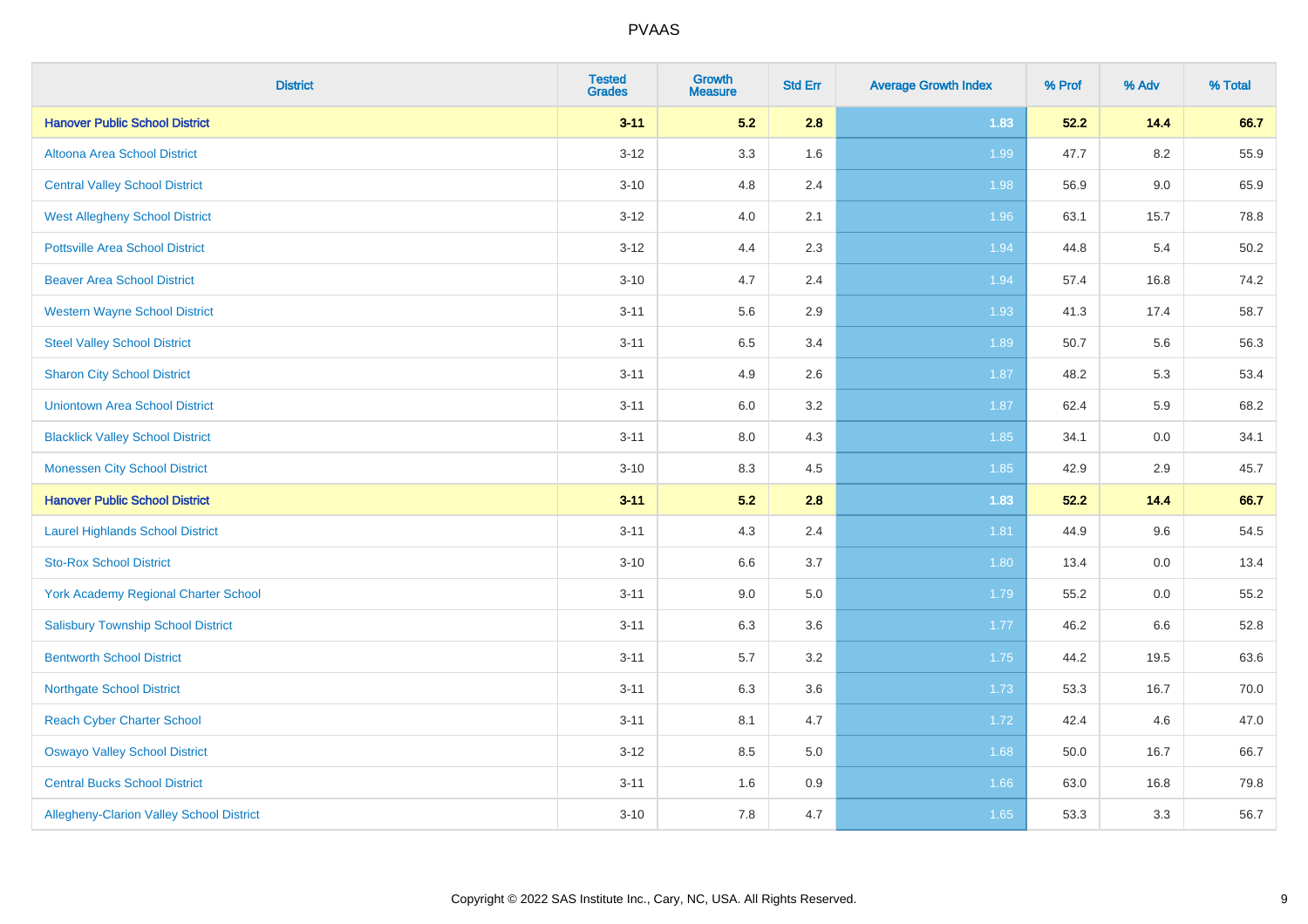| <b>District</b>                                    | <b>Tested</b><br><b>Grades</b> | <b>Growth</b><br><b>Measure</b> | <b>Std Err</b> | <b>Average Growth Index</b> | % Prof | % Adv | % Total |
|----------------------------------------------------|--------------------------------|---------------------------------|----------------|-----------------------------|--------|-------|---------|
| <b>Hanover Public School District</b>              | $3 - 11$                       | 5.2                             | 2.8            | 1.83                        | 52.2   | 14.4  | 66.7    |
| <b>Conrad Weiser Area School District</b>          | $3 - 11$                       | 3.6                             | 2.2            | 1.63                        | 52.1   | 2.1   | 54.2    |
| Millersburg Area School District                   | $3 - 11$                       | $6.2\,$                         | 3.8            | 1.63                        | 51.8   | 7.4   | 59.3    |
| Esperanza Academy Charter School                   | $4 - 11$                       | 4.0                             | 2.5            | 1.61                        | 32.4   | 0.7   | 33.1    |
| <b>Hermitage School District</b>                   | $3 - 12$                       | 3.8                             | 2.4            | 1.60                        | 57.5   | 9.3   | 66.8    |
| <b>Pleasant Valley School District</b>             | $3 - 11$                       | 3.1                             | 2.0            | 1.57                        | 57.2   | 5.5   | 62.8    |
| <b>South Butler County School District</b>         | $3 - 10$                       | 3.9                             | 2.5            | 1.54                        | 53.1   | 16.6  | 69.7    |
| <b>Armstrong School District</b>                   | $3 - 11$                       | 2.6                             | 1.7            | 1.53                        | 51.5   | 6.1   | 57.6    |
| <b>Warrior Run School District</b>                 | $3 - 11$                       | 4.6                             | 3.0            | 1.51                        | 40.9   | 8.1   | 49.0    |
| <b>Burrell School District</b>                     | $3 - 11$                       | 4.5                             | 3.1            | 1.48                        | 58.5   | 13.8  | 72.3    |
| <b>Everett Area School District</b>                | $3 - 11$                       | 5.0                             | 3.4            | 1.47                        | 60.5   | 1.3   | 61.8    |
| <b>New Brighton Area School District</b>           | $3 - 11$                       | 4.6                             | 3.1            | 1.47                        | 60.9   | 5.8   | 66.7    |
| <b>Loyalsock Township School District</b>          | $3 - 12$                       | 4.2                             | 2.8            | 1.47                        | 54.3   | 2.1   | 56.4    |
| <b>Punxsutawney Area School District</b>           | $3 - 11$                       | 4.2                             | 2.9            | 1.45                        | 55.0   | 5.5   | 60.6    |
| <b>Towanda Area School District</b>                | $3 - 11$                       | 4.0                             | 2.8            | 1.44                        | 39.4   | 6.6   | 46.0    |
| <b>Methacton School District</b>                   | $3 - 11$                       | 2.5                             | 1.7            | 1.43                        | 62.5   | 16.4  | 79.0    |
| <b>Lincoln Park Performing Arts Charter School</b> | $7 - 11$                       | 3.6                             | 2.5            | 1.42                        | 59.6   | 14.7  | 74.3    |
| <b>KIPP Dubois Charter School</b>                  | $9 - 10$                       | 4.7                             | 3.3            | 1.40                        | 31.0   | 1.4   | 32.4    |
| Capital Area School for the Arts Charter School    | $9 - 11$                       | 5.8                             | 4.1            | 1.39                        | 59.3   | 18.6  | 78.0    |
| <b>West York Area School District</b>              | $3-12$                         | 3.2                             | 2.3            | 1.38                        | 53.8   | 4.4   | 58.2    |
| <b>MaST Community Charter School II</b>            | $3 - 10$                       | 4.4                             | 3.2            | 1.37                        | 28.4   | 3.4   | 31.8    |
| <b>Pottsgrove School District</b>                  | $3 - 11$                       | 2.8                             | 2.0            | 1.35                        | 44.0   | 10.0  | 53.9    |
| Mastery Charter School - Shoemaker Campus          | $7 - 10$                       | 4.1                             | 3.0            | 1.34                        | 20.9   | 3.3   | 24.2    |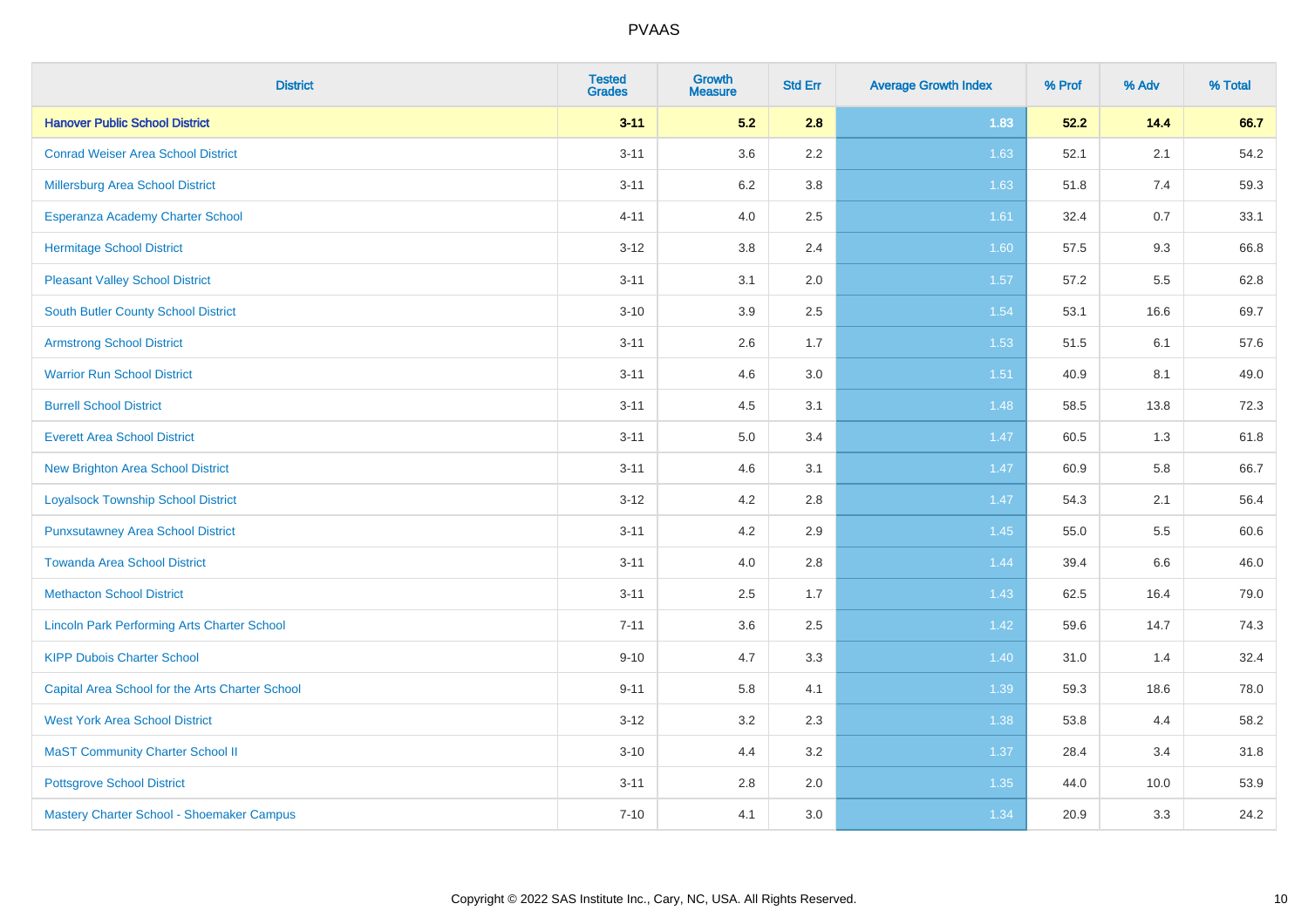| <b>District</b>                               | <b>Tested</b><br><b>Grades</b> | <b>Growth</b><br><b>Measure</b> | <b>Std Err</b> | <b>Average Growth Index</b> | % Prof | % Adv | % Total |
|-----------------------------------------------|--------------------------------|---------------------------------|----------------|-----------------------------|--------|-------|---------|
| <b>Hanover Public School District</b>         | $3 - 11$                       | 5.2                             | 2.8            | 1.83                        | 52.2   | 14.4  | 66.7    |
| <b>Ligonier Valley School District</b>        | $3 - 11$                       | 4.2                             | 3.1            | 1.34                        | 59.1   | 10.3  | 69.5    |
| <b>Spring Cove School District</b>            | $3 - 11$                       | 3.4                             | 2.5            | 1.33                        | 47.8   | 12.7  | 60.4    |
| <b>Fairview School District</b>               | $3 - 11$                       | 3.4                             | 2.6            | 1.32                        | 57.2   | 17.6  | 74.8    |
| <b>Donegal School District</b>                | $3 - 12$                       | 3.1                             | 2.4            | 1.29                        | 60.6   | 9.1   | 69.7    |
| <b>Line Mountain School District</b>          | $3 - 11$                       | 4.1                             | 3.2            | 1.27                        | 52.9   | 9.2   | 62.1    |
| <b>Woodland Hills School District</b>         | $3 - 12$                       | 3.2                             | 2.6            | 1.22                        | 31.4   | 3.6   | 35.0    |
| <b>Halifax Area School District</b>           | $3 - 11$                       | 4.7                             | 3.9            | 1.22                        | 61.5   | 9.6   | 71.2    |
| <b>Port Allegany School District</b>          | $3 - 11$                       | 4.4                             | 3.6            | 1.21                        | 28.1   | 9.4   | 37.5    |
| <b>Shanksville-Stonycreek School District</b> | $3 - 10$                       | 7.0                             | 5.9            | 1.20                        | 64.7   | 17.6  | 82.4    |
| <b>Central Cambria School District</b>        | $3 - 11$                       | 3.0                             | 2.5            | 1.17                        | 56.2   | 9.7   | 66.0    |
| Esperanza Cyber Charter School                | $3 - 11$                       | 7.1                             | 6.1            | 1.16                        | 9.1    | 0.0   | 9.1     |
| <b>Tidioute Community Charter School</b>      | $3 - 11$                       | $5.7\,$                         | 5.1            | 1.11                        | 34.4   | 21.9  | 56.2    |
| Morrisville Borough School District           | $3 - 11$                       | 4.8                             | 4.3            | $1.10$                      | 30.2   | 2.3   | 32.6    |
| <b>Leechburg Area School District</b>         | $3 - 11$                       | 4.4                             | 4.0            | 1.09                        | 47.8   | 19.6  | 67.4    |
| Meyersdale Area School District               | $3 - 11$                       | 4.2                             | 4.0            | 1.07                        | 43.1   | 6.9   | 50.0    |
| <b>General Mclane School District</b>         | $3 - 11$                       | 3.1                             | 2.9            | 1.07                        | 62.3   | 4.9   | 67.2    |
| <b>Williamsport Area School District</b>      | $3 - 11$                       | 1.9                             | 1.8            | 1.04                        | 44.1   | 12.8  | 56.9    |
| <b>Franklin Regional School District</b>      | $3 - 11$                       | 2.0                             | 1.9            | 1.02                        | 66.7   | 15.5  | 82.1    |
| <b>Manheim Central School District</b>        | $3 - 11$                       | 2.1                             | 2.1            | $1.01$                      | 53.2   | 11.6  | 64.8    |
| <b>Tunkhannock Area School District</b>       | $3 - 11$                       | 2.3                             | 2.2            | 1.01                        | 44.9   | 9.6   | 54.6    |
| Mastery Charter School - Pickett Campus       | $6 - 10$                       | 5.6                             | 5.7            | 1.00                        | 27.8   | 0.0   | 27.8    |
| Lehigh Career & Technical Institute           | $10 - 12$                      | 5.6                             | 5.6            | 0.99                        | 78.3   | 0.0   | 78.3    |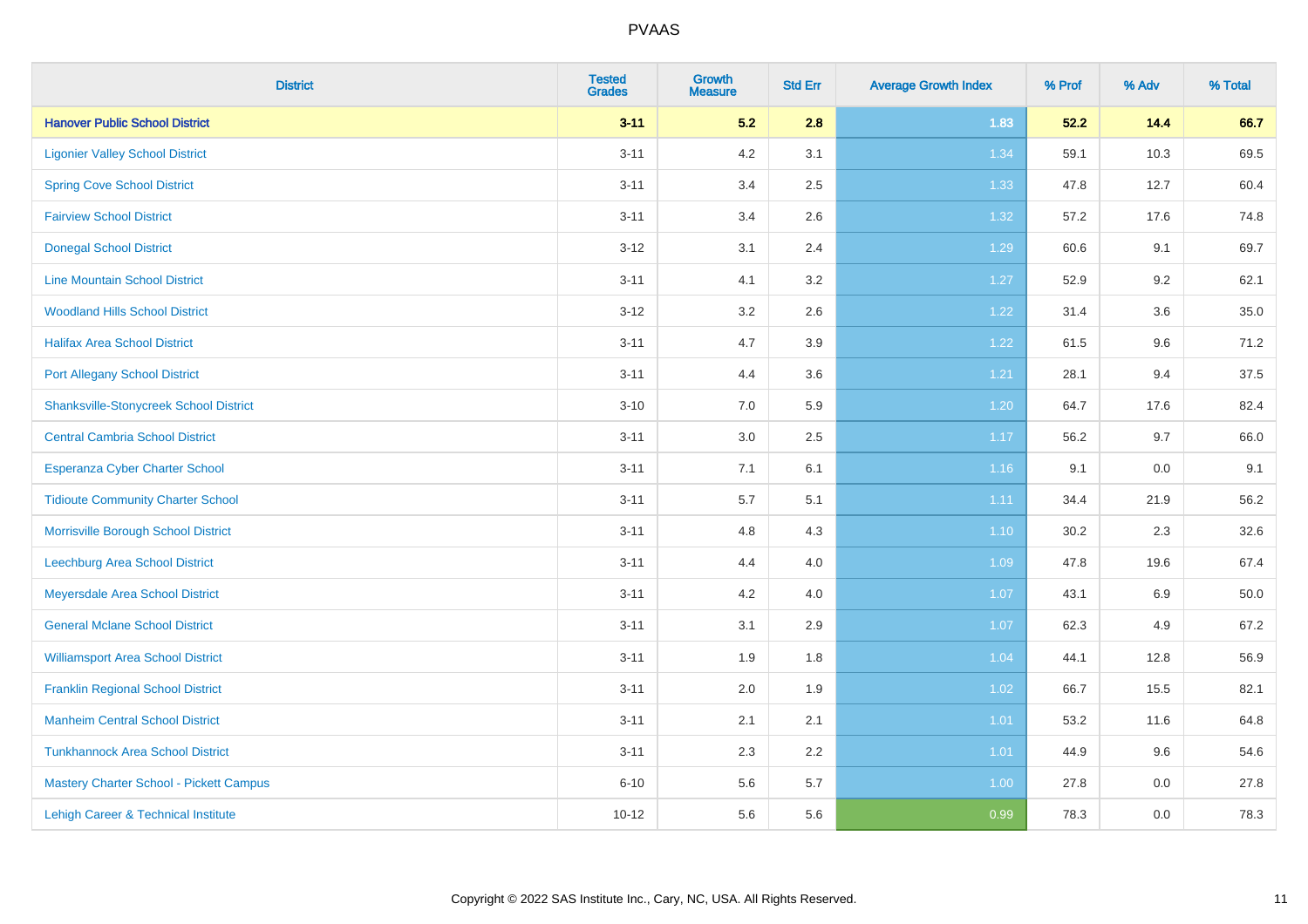| <b>District</b>                                | <b>Tested</b><br><b>Grades</b> | <b>Growth</b><br><b>Measure</b> | <b>Std Err</b> | <b>Average Growth Index</b> | % Prof | % Adv   | % Total |
|------------------------------------------------|--------------------------------|---------------------------------|----------------|-----------------------------|--------|---------|---------|
| <b>Hanover Public School District</b>          | $3 - 11$                       | 5.2                             | 2.8            | 1.83                        | 52.2   | 14.4    | 66.7    |
| <b>Bensalem Township School District</b>       | $3 - 11$                       | 1.6                             | 1.6            | 0.98                        | 38.8   | $8.3\,$ | 47.1    |
| <b>Hopewell Area School District</b>           | $3 - 11$                       | 2.6                             | 2.7            | 0.97                        | 58.4   | 4.0     | 62.4    |
| <b>Berlin Brothersvalley School District</b>   | $3 - 11$                       | 4.0                             | 4.2            | 0.96                        | 48.8   | 14.0    | 62.8    |
| <b>Clairton City School District</b>           | $3 - 11$                       | 3.5                             | 3.7            | 0.95                        | 13.4   | 0.0     | 13.4    |
| <b>Lower Moreland Township School District</b> | $3 - 11$                       | 2.0                             | 2.2            | 0.95                        | 62.8   | 17.0    | 79.8    |
| <b>Baldwin-Whitehall School District</b>       | $3 - 11$                       | 1.8                             | 1.9            | 0.94                        | 58.6   | 8.6     | 67.1    |
| <b>Keystone School District</b>                | $3 - 11$                       | 3.1                             | 3.3            | 0.94                        | 50.6   | 6.5     | 57.1    |
| <b>Bedford Area School District</b>            | $3 - 11$                       | 2.5                             | 2.6            | 0.93                        | 48.5   | 10.0    | 58.5    |
| Northwestern Lehigh School District            | $3 - 11$                       | 2.2                             | 2.3            | 0.93                        | 53.3   | 9.7     | 63.0    |
| West Jefferson Hills School District           | $3 - 11$                       | 1.8                             | 2.1            | 0.88                        | 55.7   | 20.8    | 76.4    |
| South Fayette Township School District         | $3 - 11$                       | 1.7                             | 2.0            | 0.88                        | 61.0   | 26.5    | 87.6    |
| <b>North Clarion County School District</b>    | $3 - 12$                       | 3.7                             | 4.3            | 0.85                        | 67.5   | 15.0    | 82.5    |
| <b>Marple Newtown School District</b>          | $3 - 11$                       | 2.0                             | 2.4            | 0.81                        | 57.6   | 12.8    | 70.4    |
| <b>Mcguffey School District</b>                | $3 - 11$                       | 2.1                             | 2.6            | 0.81                        | 57.7   | 3.1     | 60.8    |
| <b>Camp Hill School District</b>               | $3 - 12$                       | 2.3                             | 3.0            | 0.78                        | 53.6   | 17.5    | 71.1    |
| Urban Pathways 6-12 Charter School             | $6 - 11$                       | 4.8                             | 6.4            | 0.75                        | 28.6   | 0.0     | 28.6    |
| Southeastern Greene School District            | $3 - 10$                       | 3.3                             | 4.6            | $\overline{0.72}$           | 57.6   | 6.1     | 63.6    |
| <b>Harmony Area School District</b>            | $3 - 10$                       | 4.5                             | 6.3            | 0.72                        | 33.3   | 13.3    | 46.7    |
| <b>Athens Area School District</b>             | $3 - 11$                       | 1.6                             | 2.5            | 0.64                        | 46.9   | 7.6     | 54.5    |
| <b>United School District</b>                  | $3 - 11$                       | 2.1                             | 3.4            | 0.63                        | 60.3   | 6.6     | 66.9    |
| <b>Laurel School District</b>                  | $3 - 11$                       | 1.8                             | 3.1            | 0.59                        | 70.1   | 2.3     | 72.4    |
| <b>Commodore Perry School District</b>         | $3 - 11$                       | 3.2                             | 5.5            | 0.58                        | 58.3   | 0.0     | 58.3    |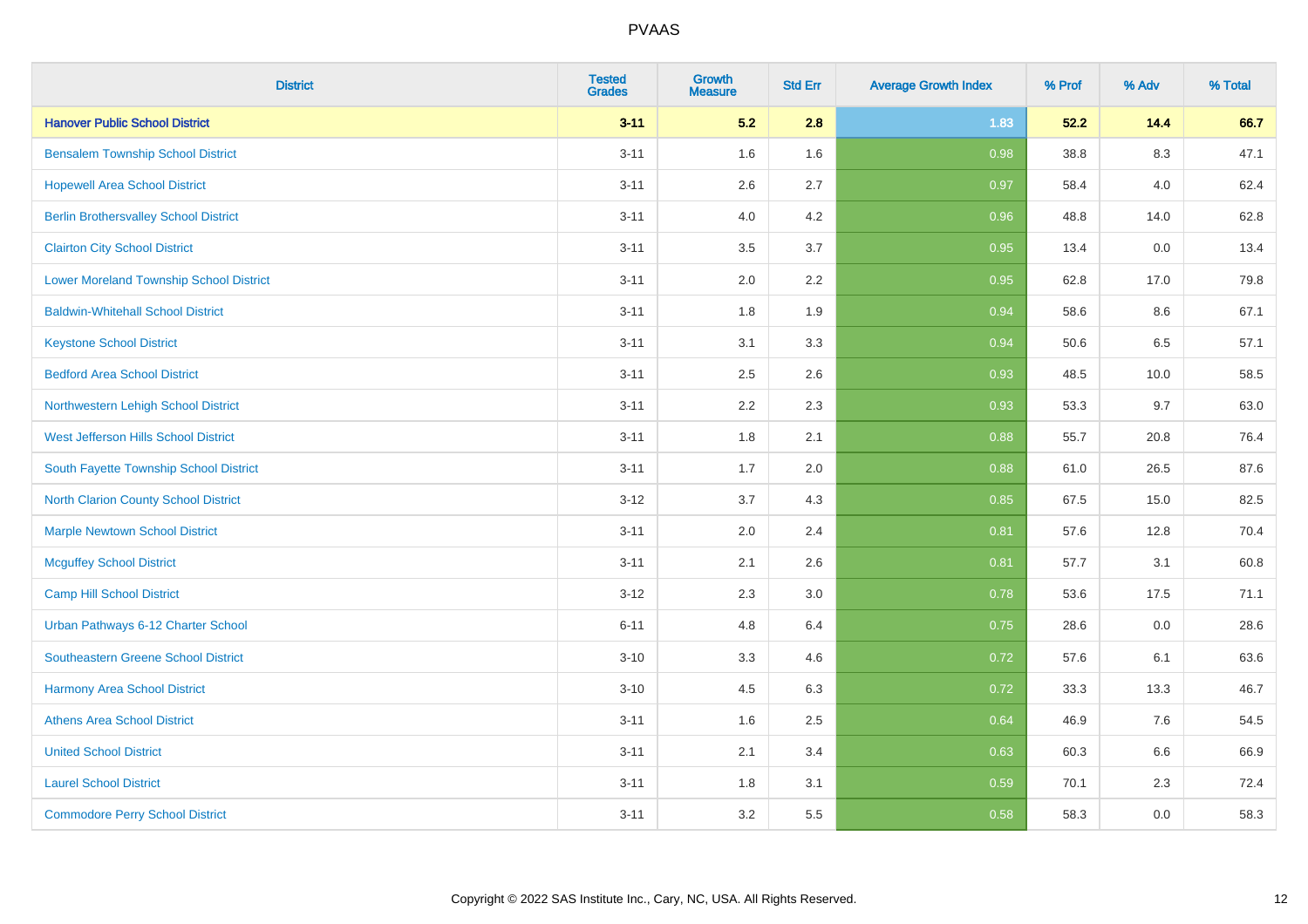| <b>District</b>                               | <b>Tested</b><br><b>Grades</b> | <b>Growth</b><br><b>Measure</b> | <b>Std Err</b> | <b>Average Growth Index</b> | % Prof | % Adv | % Total |
|-----------------------------------------------|--------------------------------|---------------------------------|----------------|-----------------------------|--------|-------|---------|
| <b>Hanover Public School District</b>         | $3 - 11$                       | 5.2                             | 2.8            | 1.83                        | 52.2   | 14.4  | 66.7    |
| <b>Forbes Road School District</b>            | $3 - 11$                       | 2.8                             | 5.1            | 0.56                        | 41.4   | 10.3  | 51.7    |
| <b>Schuylkill Valley School District</b>      | $3 - 11$                       | 1.4                             | 2.5            | 0.56                        | 55.1   | 10.2  | 65.3    |
| <b>Union School District</b>                  | $3 - 12$                       | 2.3                             | 4.2            | 0.54                        | 32.6   | 7.0   | 39.5    |
| <b>Radnor Township School District</b>        | $3 - 12$                       | 1.0                             | 2.1            | 0.50                        | 65.0   | 23.2  | 88.2    |
| <b>Hanover Area School District</b>           | $3 - 11$                       | 2.2                             | 4.6            | 0.48                        | 42.9   | 5.7   | 48.6    |
| <b>Purchase Line School District</b>          | $3 - 12$                       | 1.7                             | 3.5            | 0.47                        | 43.1   | 5.4   | 48.5    |
| <b>Upper Adams School District</b>            | $3 - 11$                       | 1.3                             | 2.9            | 0.47                        | 55.2   | 8.6   | 63.8    |
| Roberto Clemente Charter School               | $3 - 12$                       | 2.2                             | 4.9            | 0.45                        | 27.5   | 5.0   | 32.5    |
| <b>Union Area School District</b>             | $3 - 11$                       | 1.9                             | 4.3            | 0.44                        | 61.5   | 0.0   | 61.5    |
| Mastery Charter High School-Lenfest Campus    | $7 - 11$                       | 2.5                             | 5.7            | 0.43                        | 40.0   | 0.0   | 40.0    |
| <b>Galeton Area School District</b>           | $3 - 11$                       | 2.2                             | 5.3            | 0.42                        | 41.3   | 4.4   | 45.6    |
| <b>Newport School District</b>                | $3 - 12$                       | 1.4                             | 3.5            | 0.41                        | 51.5   | 10.3  | 61.8    |
| <b>Tussey Mountain School District</b>        | $3 - 12$                       | 1.5                             | 3.7            | 0.40                        | 38.6   | 1.8   | 40.4    |
| South Eastern School District                 | $3 - 11$                       | 0.9                             | 2.4            | 0.39                        | 54.8   | 6.6   | 61.4    |
| <b>Gateway School District</b>                | $3 - 11$                       | 0.8                             | 2.2            | 0.38                        | 52.1   | 13.8  | 65.9    |
| <b>Wallingford-Swarthmore School District</b> | $3 - 10$                       | 0.9                             | 2.4            | 0.38                        | 64.4   | 22.7  | 87.1    |
| <b>Lakeland School District</b>               | $3 - 11$                       | 1.1                             | 2.8            | 0.38                        | 48.6   | 3.7   | 52.3    |
| <b>Lower Dauphin School District</b>          | $3 - 11$                       | 0.6                             | 1.9            | 0.33                        | 49.2   | 12.6  | 61.8    |
| <b>Wyomissing Area School District</b>        | $3 - 12$                       | $0.8\,$                         | 2.6            | 0.33                        | 55.7   | 17.6  | 73.3    |
| <b>Mastery Charter School - Thomas Campus</b> | $3 - 10$                       | 2.1                             | 6.2            | 0.33                        | 28.6   | 0.0   | 28.6    |
| Lehigh Valley Academy Regional Charter School | $3 - 11$                       | 0.7                             | 2.3            | 0.32                        | 46.3   | 5.0   | 51.4    |
| <b>Greater Latrobe School District</b>        | $3 - 11$                       | 0.6                             | 1.9            | 0.31                        | 55.5   | 14.1  | 69.5    |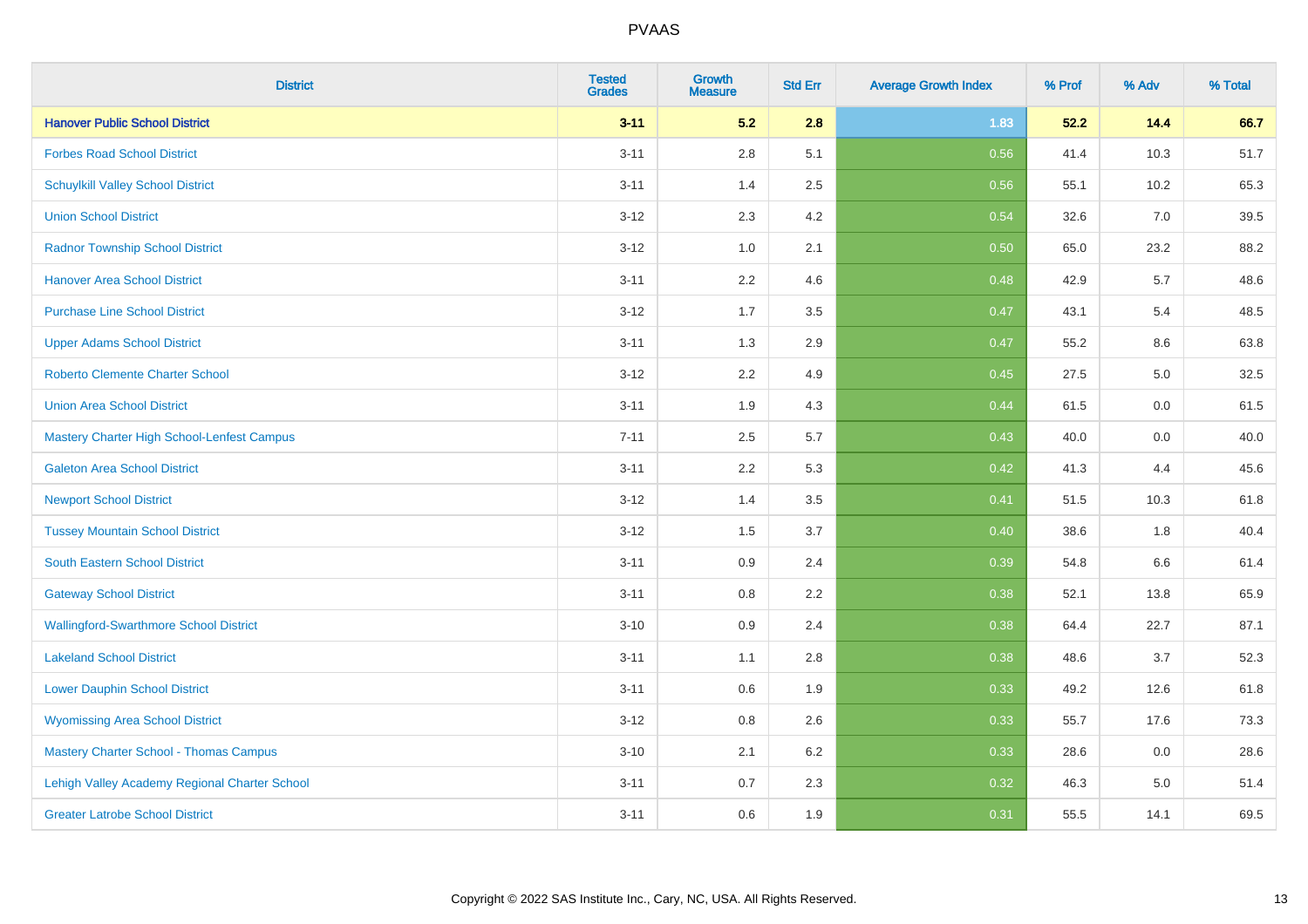| <b>District</b>                          | <b>Tested</b><br><b>Grades</b> | Growth<br><b>Measure</b> | <b>Std Err</b> | <b>Average Growth Index</b> | % Prof | % Adv   | % Total |
|------------------------------------------|--------------------------------|--------------------------|----------------|-----------------------------|--------|---------|---------|
| <b>Hanover Public School District</b>    | $3 - 11$                       | 5.2                      | 2.8            | 1.83                        | 52.2   | 14.4    | 66.7    |
| <b>Greenville Area School District</b>   | $3 - 11$                       | 0.7                      | 2.9            | 0.26                        | 53.4   | 6.9     | 60.3    |
| <b>Bloomsburg Area School District</b>   | $3 - 10$                       | 0.7                      | 3.0            | 0.23                        | 55.9   | 11.8    | 67.6    |
| <b>Jersey Shore Area School District</b> | $3 - 11$                       | 0.5                      | 2.6            | 0.21                        | 47.1   | 9.2     | 56.2    |
| <b>Reynolds School District</b>          | $3 - 10$                       | 0.5                      | 3.4            | 0.16                        | 52.1   | 7.0     | 59.2    |
| <b>Brockway Area School District</b>     | $3 - 11$                       | 0.6                      | 3.6            | 0.16                        | 49.2   | 7.7     | 56.9    |
| Northern Lebanon School District         | $3 - 11$                       | 0.4                      | 2.5            | 0.15                        | 28.0   | 3.0     | 31.0    |
| <b>Danville Area School District</b>     | $3 - 11$                       | 0.4                      | 2.6            | 0.15                        | 57.4   | 18.4    | 75.7    |
| <b>Smethport Area School District</b>    | $3 - 12$                       | 0.6                      | 3.9            | 0.15                        | 37.0   | 1.8     | 38.9    |
| Insight PA Cyber Charter School          | $3 - 11$                       | 0.7                      | 5.7            | 0.12                        | 50.0   | 4.8     | 54.8    |
| <b>Hempfield School District</b>         | $3 - 11$                       | 0.1                      | 1.4            | 0.08                        | 58.2   | 9.9     | 68.2    |
| <b>West Branch Area School District</b>  | $3 - 11$                       | 0.2                      | 3.8            | 0.05                        | 47.2   | 1.9     | 49.1    |
| East Stroudsburg Area School District    | $3 - 11$                       | 0.1                      | 1.6            | 0.05                        | 45.8   | $7.8\,$ | 53.6    |
| <b>Wilkes-Barre Area School District</b> | $3 - 11$                       | 0.1                      | 3.2            | 0.02                        | 35.5   | 5.4     | 40.9    |
| <b>Susquenita School District</b>        | $3 - 11$                       | $-0.1$                   | 2.8            | $-0.01$                     | 47.7   | 10.1    | 57.8    |
| Penn Cambria School District             | $3 - 11$                       | $-0.0$                   | 2.7            | $-0.01$                     | 61.5   | 7.7     | 69.2    |
| <b>Kutztown Area School District</b>     | $3 - 12$                       | $-0.2$                   | 3.2            | $-0.05$                     | 55.4   | 13.3    | 68.7    |
| <b>Avella Area School District</b>       | $3 - 12$                       | $-0.3$                   | 4.7            | $-0.05$                     | 49.3   | 14.5    | 63.8    |
| <b>Mercer Area School District</b>       | $3 - 11$                       | $-0.2$                   | 3.3            | $-0.06$                     | 56.0   | 8.0     | 64.0    |
| <b>Warren County School District</b>     | $3 - 11$                       | $-0.1$                   | 1.8            | $-0.06$                     | 37.2   | 5.3     | 42.6    |
| <b>Chester-Upland School District</b>    | $3 - 11$                       | $-0.3$                   | 2.7            | $-0.09$                     | 13.8   | 0.8     | 14.6    |
| New Kensington-Arnold School District    | $3 - 11$                       | $-0.4$                   | 3.8            | $-0.10$                     | 40.7   | 3.7     | 44.4    |
| <b>Blue Ridge School District</b>        | $3 - 11$                       | $-0.5$                   | 3.6            | $-0.12$                     | 44.6   | 3.1     | 47.7    |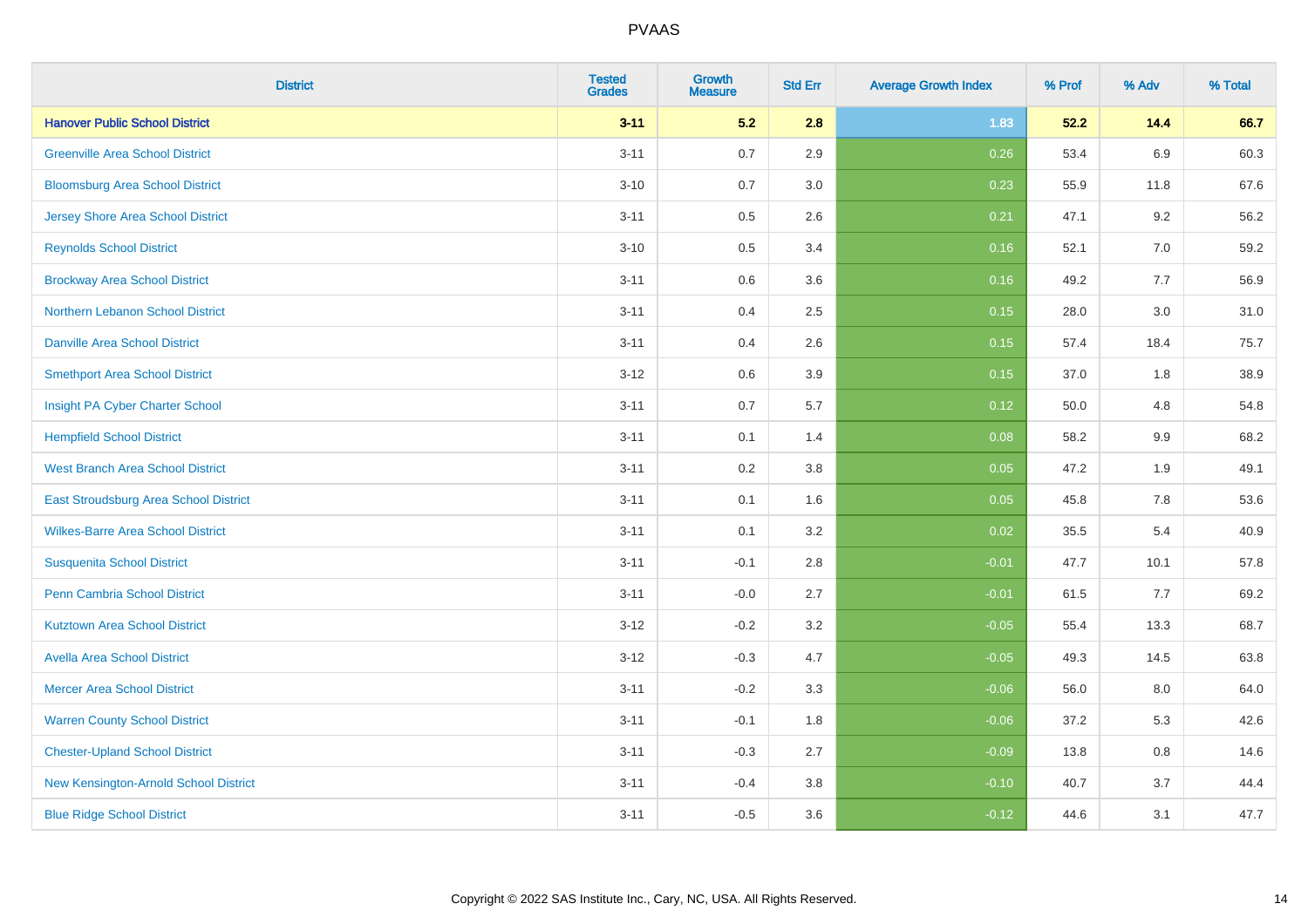| <b>District</b>                                    | <b>Tested</b><br><b>Grades</b> | <b>Growth</b><br><b>Measure</b> | <b>Std Err</b> | <b>Average Growth Index</b> | % Prof | % Adv   | % Total |
|----------------------------------------------------|--------------------------------|---------------------------------|----------------|-----------------------------|--------|---------|---------|
| <b>Hanover Public School District</b>              | $3 - 11$                       | 5.2                             | 2.8            | 1.83                        | 52.2   | 14.4    | 66.7    |
| <b>Central Fulton School District</b>              | $3 - 11$                       | $-0.5$                          | 3.5            | $-0.14$                     | 51.4   | $8.6\,$ | 60.0    |
| <b>Otto-Eldred School District</b>                 | $3 - 11$                       | $-0.7$                          | 4.2            | $-0.15$                     | 56.2   | 6.2     | 62.5    |
| <b>Oley Valley School District</b>                 | $3 - 11$                       | $-0.4$                          | 2.8            | $-0.15$                     | 43.1   | 12.9    | 56.0    |
| Philadelphia Electrical & Tech Charter High School | $10 - 10$                      | $-0.5$                          | 2.9            | $-0.15$                     | 8.8    | 0.0     | 8.8     |
| <b>Bellefonte Area School District</b>             | $3 - 11$                       | $-0.4$                          | 2.2            | $-0.17$                     | 47.6   | 10.6    | 58.2    |
| Southern Lehigh School District                    | $3 - 11$                       | $-0.4$                          | 2.3            | $-0.17$                     | 66.1   | 11.9    | 78.0    |
| <b>Crestwood School District</b>                   | $3 - 11$                       | $-0.4$                          | 2.4            | $-0.17$                     | 57.4   | 17.0    | 74.4    |
| <b>Achievement House Charter School</b>            | $7 - 11$                       | $-0.7$                          | 4.0            | $-0.17$                     | 32.5   | 2.6     | 35.1    |
| <b>Millville Area School District</b>              | $3 - 12$                       | $-0.9$                          | 4.7            | $-0.18$                     | 51.4   | 5.4     | 56.8    |
| <b>Mount Carmel Area School District</b>           | $3 - 11$                       | $-0.6$                          | 3.1            | $-0.18$                     | 45.3   | 2.1     | 47.4    |
| <b>Westinghouse Arts Academy Charter School</b>    | $9 - 10$                       | $-0.7$                          | 3.6            | $-0.19$                     | 59.2   | 8.4     | 67.6    |
| <b>Panther Valley School District</b>              | $3-12$                         | $-0.6$                          | 3.3            | $-0.19$                     | 47.9   | 4.3     | 52.1    |
| <b>Harrisburg City School District</b>             | $3 - 11$                       | $-0.4$                          | 2.1            | $-0.19$                     | 15.1   | 0.4     | 15.5    |
| <b>Girard School District</b>                      | $3 - 11$                       | $-0.6$                          | 2.7            | $-0.22$                     | 53.9   | 15.6    | 69.6    |
| <b>Lakeview School District</b>                    | $3 - 11$                       | $-0.9$                          | 3.7            | $-0.24$                     | 60.3   | 3.2     | 63.5    |
| <b>Glendale School District</b>                    | $3 - 10$                       | $-0.9$                          | 3.7            | $-0.24$                     | 50.0   | 5.4     | 55.4    |
| <b>Penn Manor School District</b>                  | $3 - 11$                       | $-0.4$                          | 1.6            | $-0.25$                     | 51.9   | 12.6    | 64.5    |
| <b>Tuscarora School District</b>                   | $3 - 11$                       | $-0.6$                          | 2.3            | $-0.27$                     | 45.1   | 8.1     | 53.2    |
| <b>Cornell School District</b>                     | $3 - 11$                       | $-1.6$                          | 5.0            | $-0.32$                     | 33.8   | 1.5     | 35.4    |
| <b>Albert Gallatin Area School District</b>        | $3 - 11$                       | $-0.8$                          | 2.4            | $-0.32$                     | 54.5   | 10.0    | 64.6    |
| Hope For Hyndman Charter School                    | $3 - 11$                       | $-2.0$                          | 6.1            | $-0.32$                     | 33.3   | 0.0     | 33.3    |
| <b>Palmerton Area School District</b>              | $3 - 11$                       | $-1.2$                          | 3.0            | $-0.39$                     | 57.4   | 5.0     | 62.4    |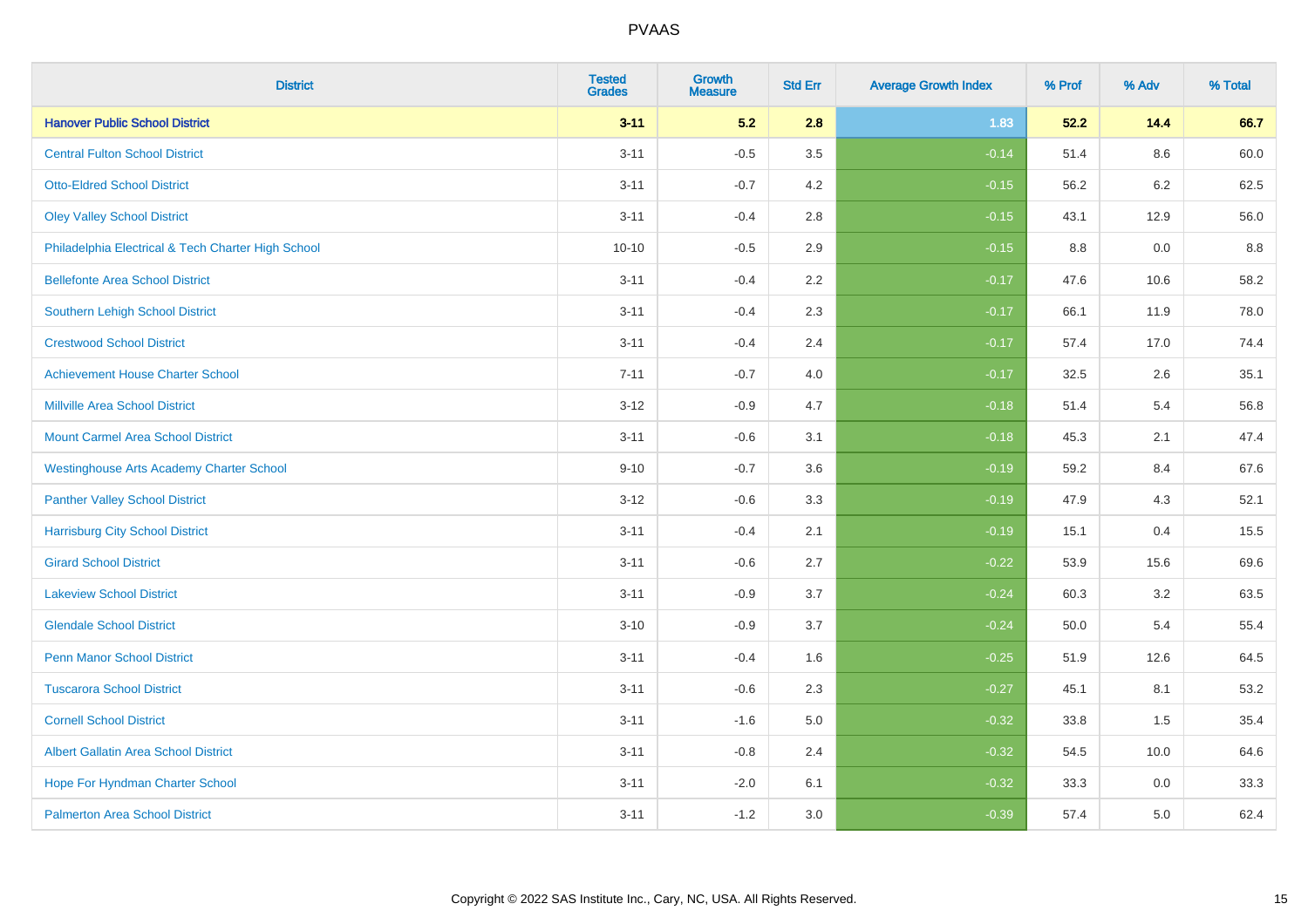| <b>District</b>                                         | <b>Tested</b><br><b>Grades</b> | <b>Growth</b><br><b>Measure</b> | <b>Std Err</b> | <b>Average Growth Index</b> | % Prof | % Adv   | % Total |
|---------------------------------------------------------|--------------------------------|---------------------------------|----------------|-----------------------------|--------|---------|---------|
| <b>Hanover Public School District</b>                   | $3 - 11$                       | 5.2                             | 2.8            | 1.83                        | 52.2   | 14.4    | 66.7    |
| <b>Bellwood-Antis School District</b>                   | $3 - 10$                       | $-1.2$                          | 3.2            | $-0.39$                     | 55.1   | 10.1    | 65.2    |
| <b>Sharpsville Area School District</b>                 | $3 - 11$                       | $-1.4$                          | 3.5            | $-0.40$                     | 55.2   | 13.4    | 68.7    |
| North Schuylkill School District                        | $3 - 11$                       | $-1.0$                          | 2.4            | $-0.42$                     | 41.8   | 5.1     | 46.8    |
| <b>Bangor Area School District</b>                      | $3 - 12$                       | $-0.9$                          | 2.0            | $-0.43$                     | 44.3   | 4.7     | 49.0    |
| <b>Shaler Area School District</b>                      | $3 - 11$                       | $-0.8$                          | 1.9            | $-0.43$                     | 49.1   | 9.6     | 58.7    |
| <b>Conewago Valley School District</b>                  | $3 - 12$                       | $-0.9$                          | 2.0            | $-0.45$                     | 51.7   | 9.6     | 61.3    |
| <b>Elizabethtown Area School District</b>               | $3 - 12$                       | $-0.9$                          | 1.9            | $-0.47$                     | 50.0   | 11.2    | 61.2    |
| Center For Student Learning Charter School At Pennsbury | $6 - 12$                       | $-2.9$                          | 6.1            | $-0.47$                     | 42.9   | 0.0     | 42.9    |
| South Side Area School District                         | $3 - 11$                       | $-1.6$                          | 3.3            | $-0.48$                     | 50.0   | 6.8     | 56.8    |
| <b>Wyoming Area School District</b>                     | $3 - 10$                       | $-1.3$                          | 2.6            | $-0.50$                     | 53.8   | 10.8    | 64.6    |
| <b>Canon-Mcmillan School District</b>                   | $3 - 11$                       | $-0.8$                          | 1.6            | $-0.50$                     | 58.7   | 15.9    | 74.6    |
| <b>Central Greene School District</b>                   | $3 - 11$                       | $-1.6$                          | 2.8            | $-0.55$                     | 54.2   | 2.8     | 57.0    |
| <b>Mid Valley School District</b>                       | $3 - 10$                       | $-1.7$                          | 3.0            | $-0.55$                     | 45.1   | 7.8     | 52.9    |
| <b>Manheim Township School District</b>                 | $3 - 12$                       | $-0.9$                          | 1.6            | $-0.58$                     | 53.2   | 15.5    | 68.7    |
| <b>Clarion-Limestone Area School District</b>           | $3 - 12$                       | $-2.5$                          | 4.1            | $-0.60$                     | 56.8   | $6.8\,$ | 63.6    |
| <b>Burgettstown Area School District</b>                | $3 - 11$                       | $-2.1$                          | 3.4            | $-0.62$                     | 50.0   | 1.4     | 51.4    |
| <b>Susquehanna Community School District</b>            | $3 - 11$                       | $-2.8$                          | 4.2            | $-0.66$                     | 49.4   | 6.9     | 56.3    |
| <b>Fannett-Metal School District</b>                    | $3 - 11$                       | $-3.4$                          | 5.1            | $-0.67$                     | 38.7   | 8.1     | 46.8    |
| <b>Cheltenham School District</b>                       | $3 - 11$                       | $-1.4$                          | 2.1            | $-0.67$                     | 46.1   | 10.0    | 56.1    |
| North Pocono School District                            | $3 - 11$                       | $-2.3$                          | 3.4            | $-0.68$                     | 52.0   | 16.4    | 68.5    |
| Mt Lebanon School District                              | $3 - 11$                       | $-1.0$                          | 1.5            | $-0.70$                     | 61.9   | 24.0    | 85.9    |
| <b>Lehighton Area School District</b>                   | $3 - 11$                       | $-1.6$                          | 2.3            | $-0.70$                     | 51.1   | 5.6     | 56.7    |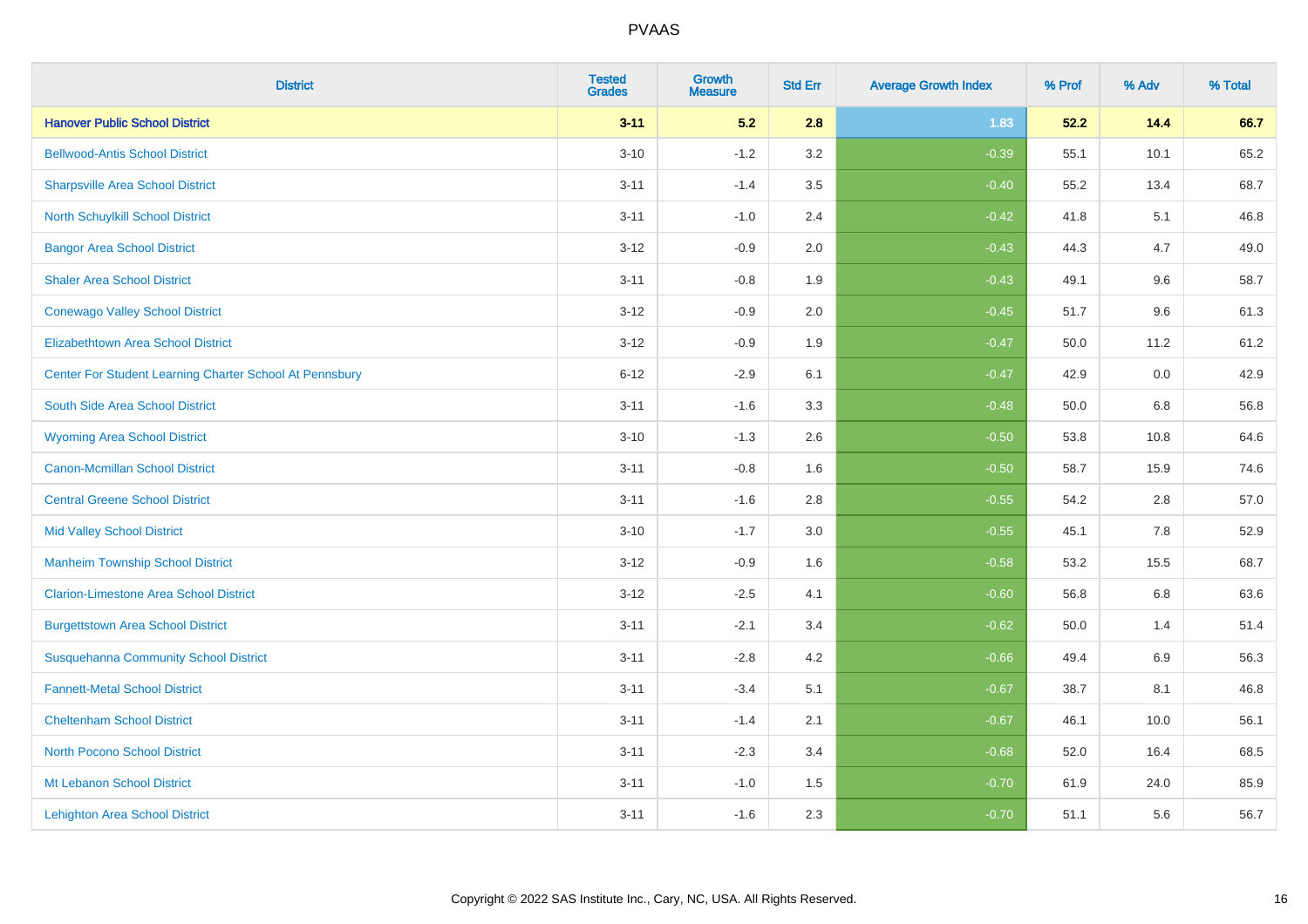| <b>District</b>                               | <b>Tested</b><br><b>Grades</b> | <b>Growth</b><br><b>Measure</b> | <b>Std Err</b> | <b>Average Growth Index</b> | % Prof | % Adv | % Total |
|-----------------------------------------------|--------------------------------|---------------------------------|----------------|-----------------------------|--------|-------|---------|
| <b>Hanover Public School District</b>         | $3 - 11$                       | 5.2                             | 2.8            | 1.83                        | 52.2   | 14.4  | 66.7    |
| Huntingdon Area School District               | $3 - 11$                       | $-2.0$                          | 2.7            | $-0.72$                     | 36.8   | 10.3  | 47.0    |
| <b>Bald Eagle Area School District</b>        | $3 - 11$                       | $-2.1$                          | 2.7            | $-0.75$                     | 48.4   | 9.4   | 57.7    |
| <b>Turkeyfoot Valley Area School District</b> | $3 - 12$                       | $-4.3$                          | 5.6            | $-0.76$                     | 22.0   | 5.1   | 27.1    |
| <b>Gillingham Charter School</b>              | $3 - 11$                       | $-4.4$                          | 5.6            | $-0.77$                     | 20.8   | 8.3   | 29.2    |
| <b>Conemaugh Valley School District</b>       | $3 - 12$                       | $-3.2$                          | 4.1            | $-0.78$                     | 48.2   | 5.6   | 53.7    |
| <b>Northeast Bradford School District</b>     | $3 - 10$                       | $-3.1$                          | 4.0            | $-0.78$                     | 33.9   | 3.4   | 37.3    |
| Shenango Area School District                 | $3 - 11$                       | $-2.6$                          | 3.3            | $-0.79$                     | 50.6   | 13.9  | 64.6    |
| <b>Lebanon School District</b>                | $3 - 11$                       | $-1.6$                          | 1.9            | $-0.80$                     | 24.4   | 2.6   | 27.0    |
| <b>Forest Area School District</b>            | $3 - 11$                       | $-4.4$                          | 5.4            | $-0.81$                     | 36.2   | 2.1   | 38.3    |
| <b>Chartiers Valley School District</b>       | $3 - 11$                       | $-1.7$                          | 2.0            | $-0.81$                     | 54.7   | 8.4   | 63.1    |
| <b>Phoenixville Area School District</b>      | $3 - 11$                       | $-1.7$                          | 2.1            | $-0.83$                     | 59.9   | 10.6  | 70.5    |
| <b>Charleroi School District</b>              | $3 - 11$                       | $-2.6$                          | 3.0            | $-0.86$                     | 55.7   | 7.4   | 63.1    |
| <b>Montour School District</b>                | $3 - 11$                       | $-1.8$                          | 2.1            | $-0.88$                     | 61.4   | 15.1  | 76.5    |
| <b>Columbia Borough School District</b>       | $3 - 12$                       | $-3.1$                          | 3.5            | $-0.89$                     | 29.5   | 1.9   | 31.4    |
| <b>Sullivan County School District</b>        | $3 - 10$                       | $-4.0$                          | 4.4            | $-0.90$                     | 66.7   | 2.6   | 69.2    |
| <b>Austin Area School District</b>            | $3 - 11$                       | $-5.7$                          | 6.4            | $-0.90$                     | 33.3   | 5.6   | 38.9    |
| <b>Wyoming Valley West School District</b>    | $3 - 11$                       | $-2.2$                          | 2.4            | $-0.91$                     | 49.4   | 3.0   | 52.4    |
| Imhotep Institute Charter High School         | $9 - 11$                       | $-5.3$                          | 5.8            | $-0.92$                     | 25.0   | 0.0   | 25.0    |
| <b>North Hills School District</b>            | $3 - 11$                       | $-1.8$                          | 1.8            | $-0.96$                     | 59.1   | 14.1  | 73.2    |
| <b>Seneca Valley School District</b>          | $3 - 11$                       | $-1.4$                          | 1.4            | $-0.99$                     | 57.2   | 11.4  | 68.6    |
| <b>Valley Grove School District</b>           | $3 - 10$                       | $-3.7$                          | 3.7            | $-1.01$                     | 51.2   | 6.1   | 57.3    |
| <b>Lewisburg Area School District</b>         | $3 - 11$                       | $-2.7$                          | 2.6            | $-1.03$                     | 57.0   | 18.5  | 75.6    |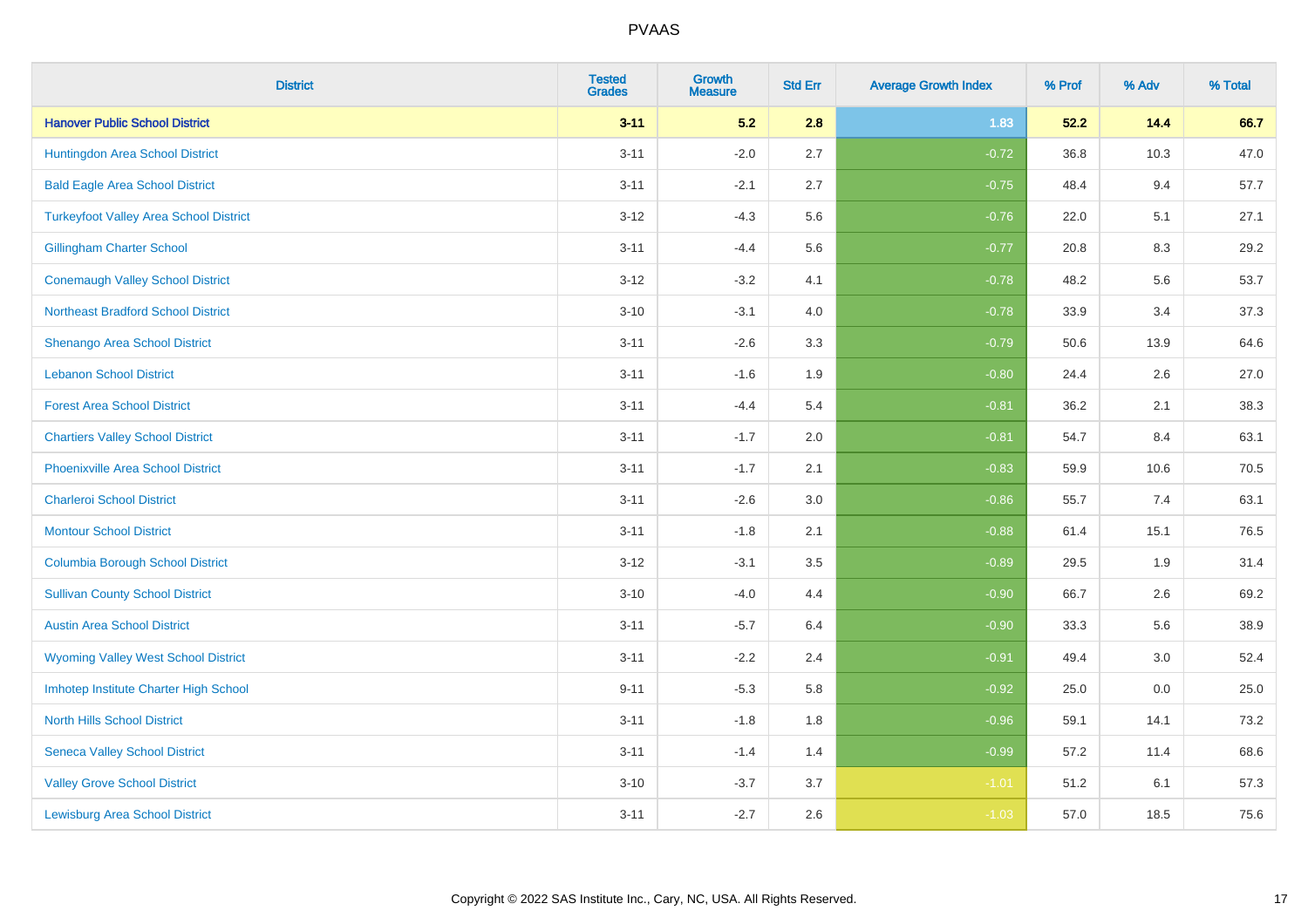| <b>District</b>                                | <b>Tested</b><br><b>Grades</b> | <b>Growth</b><br><b>Measure</b> | <b>Std Err</b> | <b>Average Growth Index</b> | % Prof | % Adv | % Total |
|------------------------------------------------|--------------------------------|---------------------------------|----------------|-----------------------------|--------|-------|---------|
| <b>Hanover Public School District</b>          | $3 - 11$                       | 5.2                             | 2.8            | 1.83                        | 52.2   | 14.4  | 66.7    |
| <b>West Greene School District</b>             | $3 - 11$                       | $-4.5$                          | 4.3            | $-1.04$                     | 36.6   | 7.3   | 43.9    |
| <b>Quaker Valley School District</b>           | $3 - 11$                       | $-2.8$                          | 2.6            | $-1.08$                     | 55.2   | 13.2  | 68.4    |
| Oil City Area School District                  | $3 - 11$                       | $-2.9$                          | 2.6            | $-1.08$                     | 44.4   | 5.8   | 50.2    |
| <b>Conemaugh Township Area School District</b> | $3 - 12$                       | $-3.7$                          | 3.4            | $-1.09$                     | 53.8   | 17.6  | 71.4    |
| <b>Riverside School District</b>               | $3 - 11$                       | $-3.2$                          | 3.0            | $-1.09$                     | 43.0   | 9.0   | 52.0    |
| <b>Juniata Valley School District</b>          | $3 - 11$                       | $-3.9$                          | 3.5            | $-1.10$                     | 44.4   | 3.5   | 47.8    |
| <b>Dallas School District</b>                  | $3 - 11$                       | $-2.5$                          | 2.2            | $-1.12$                     | 54.9   | 7.6   | 62.4    |
| Jeannette City School District                 | $3 - 11$                       | $-4.3$                          | 3.8            | $-1.13$                     | 46.7   | 7.5   | 54.2    |
| <b>Antietam School District</b>                | $3 - 10$                       | $-4.3$                          | 3.8            | $-1.13$                     | 36.4   | 5.4   | 41.8    |
| <b>Kane Area School District</b>               | $3 - 10$                       | $-3.7$                          | 3.2            | $-1.17$                     | 39.5   | 9.9   | 49.4    |
| <b>Chichester School District</b>              | $3 - 11$                       | $-2.7$                          | 2.3            | $-1.17$                     | 44.6   | 6.6   | 51.2    |
| <b>Chestnut Ridge School District</b>          | $3 - 12$                       | $-3.4$                          | 2.9            | $-1.17$                     | 46.6   | 5.8   | 52.4    |
| <b>Big Beaver Falls Area School District</b>   | $3 - 11$                       | $-3.9$                          | 3.3            | $-1.18$                     | 34.1   | 3.5   | 37.6    |
| <b>Greater Johnstown School District</b>       | $3 - 11$                       | $-3.1$                          | 2.6            | $-1.19$                     | 26.1   | 0.0   | 26.1    |
| <b>Riverview School District</b>               | $3 - 11$                       | $-4.6$                          | 3.8            | $-1.20$                     | 57.9   | 15.8  | 73.7    |
| <b>Scranton School District</b>                | $3 - 12$                       | $-2.9$                          | 2.4            | $-1.22$                     | 45.6   | 3.6   | 49.1    |
| <b>Elk Lake School District</b>                | $3 - 11$                       | $-4.0$                          | 3.3            | $-1.23$                     | 46.2   | 3.3   | 49.4    |
| <b>Apollo-Ridge School District</b>            | $3 - 12$                       | $-4.7$                          | 3.7            | $-1.24$                     | 50.0   | 10.0  | 60.0    |
| <b>Troy Area School District</b>               | $3 - 10$                       | $-4.3$                          | 3.4            | $-1.26$                     | 43.2   | 5.7   | 48.9    |
| <b>Bristol Borough School District</b>         | $3 - 12$                       | $-4.3$                          | 3.4            | $-1.27$                     | 39.7   | 1.3   | 41.0    |
| <b>Shade-Central City School District</b>      | $3 - 11$                       | $-5.9$                          | 4.6            | $-1.28$                     | 27.8   | 0.0   | 27.8    |
| <b>Ellwood City Area School District</b>       | $3 - 11$                       | $-4.2$                          | 3.2            | $-1.29$                     | 54.1   | 14.1  | 68.2    |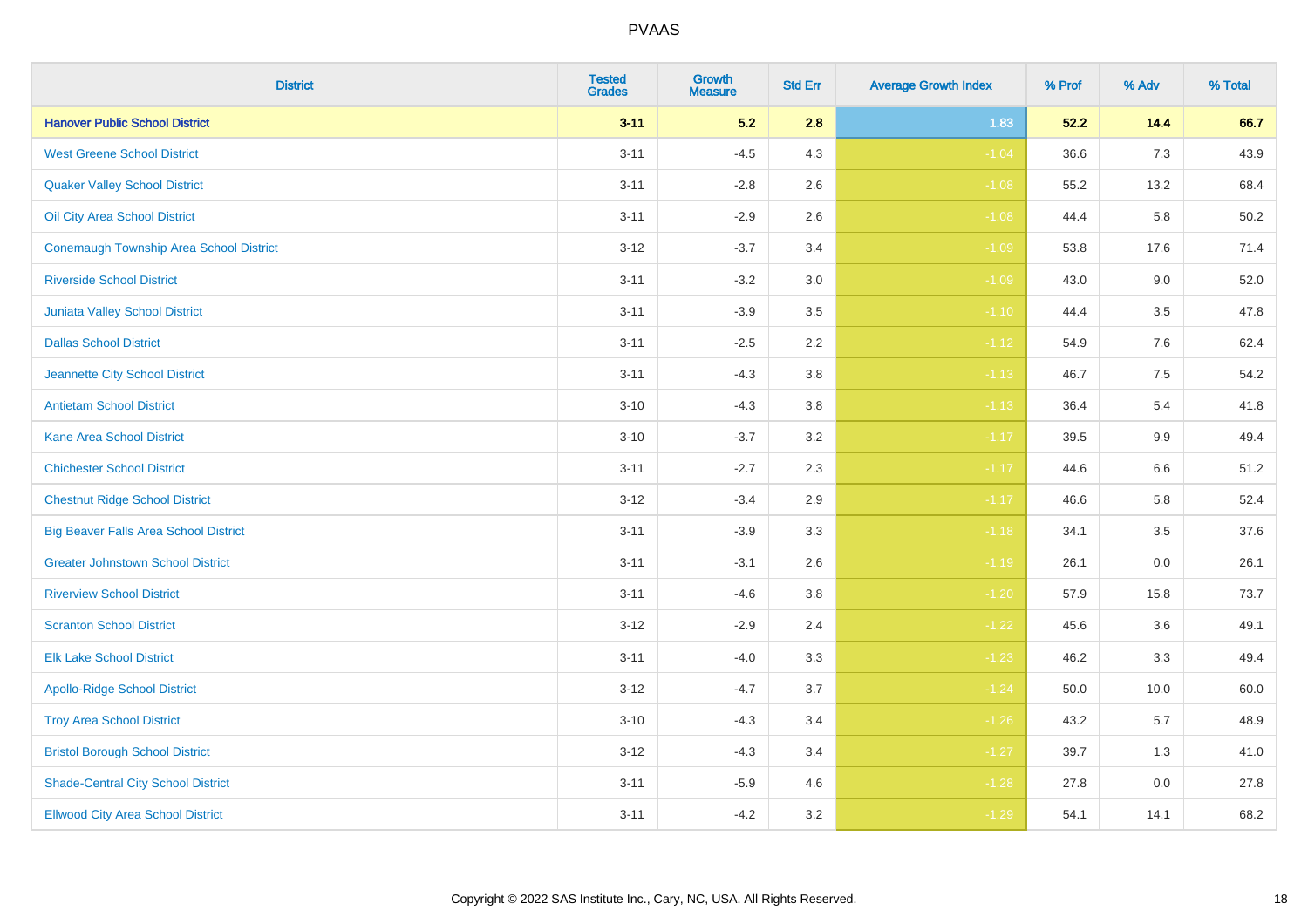| <b>District</b>                                                       | <b>Tested</b><br><b>Grades</b> | <b>Growth</b><br><b>Measure</b> | <b>Std Err</b> | <b>Average Growth Index</b> | % Prof | % Adv   | % Total |
|-----------------------------------------------------------------------|--------------------------------|---------------------------------|----------------|-----------------------------|--------|---------|---------|
| <b>Hanover Public School District</b>                                 | $3 - 11$                       | 5.2                             | 2.8            | 1.83                        | 52.2   | 14.4    | 66.7    |
| <b>Cambria Heights School District</b>                                | $3 - 10$                       | $-4.1$                          | 3.1            | $-1.32$                     | 51.0   | $6.0\,$ | 57.0    |
| <b>Ferndale Area School District</b>                                  | $3 - 10$                       | $-5.8$                          | 4.3            | $-1.33$                     | 40.0   | 0.0     | 40.0    |
| <b>Greencastle-Antrim School District</b>                             | $3 - 11$                       | $-3.0$                          | 2.2            | $-1.36$                     | 62.4   | 9.9     | 72.3    |
| <b>Westmont Hilltop School District</b>                               | $3 - 11$                       | $-4.0$                          | 2.8            | $-1.40$                     | 36.3   | 13.3    | 49.6    |
| <b>Claysburg-Kimmel School District</b>                               | $3 - 11$                       | $-5.7$                          | 4.0            | $-1.42$                     | 42.9   | 8.2     | 51.0    |
| <b>MaST Community Charter School</b>                                  | $3 - 10$                       | $-4.1$                          | 2.7            | $-1.52$                     | 44.0   | 9.5     | 53.4    |
| <b>Fort Cherry School District</b>                                    | $3 - 10$                       | $-5.9$                          | 3.8            | $-1.56$                     | 55.2   | 5.2     | 60.3    |
| <b>Tri-Valley School District</b>                                     | $3 - 10$                       | $-6.4$                          | 4.1            | $-1.57$                     | 37.0   | 4.4     | 41.3    |
| Preparatory Charter School Of Mathematics, Science, Tech, And Careers | $9 - 10$                       | $-4.0$                          | 2.5            | $-1.59$                     | 15.0   | 0.0     | 15.0    |
| <b>Carbon Career &amp; Technical Institute</b>                        | $9 - 11$                       | $-5.7$                          | 3.6            | $-1.59$                     | 34.5   | $1.2$   | 35.7    |
| <b>Shamokin Area School District</b>                                  | $3 - 11$                       | $-7.7$                          | 4.8            | $-1.60$                     | 38.1   | 3.2     | 41.3    |
| <b>Fairfield Area School District</b>                                 | $3 - 11$                       | $-5.6$                          | 3.4            | $-1.66$                     | 57.9   | 4.0     | 61.8    |
| <b>Pottstown School District</b>                                      | $3 - 12$                       | $-4.0$                          | 2.4            | $-1.68$                     | 29.8   | 1.2     | 31.0    |
| <b>Twin Valley School District</b>                                    | $3 - 12$                       | $-3.6$                          | 2.1            | $-1.69$                     | 49.6   | 7.1     | 56.8    |
| <b>East Pennsboro Area School District</b>                            | $3 - 11$                       | $-4.2$                          | 2.5            | $-1.71$                     | 60.8   | 8.5     | 69.3    |
| <b>Brentwood Borough School District</b>                              | $3 - 11$                       | $-5.3$                          | 3.0            | $-1.72$                     | 52.0   | 6.1     | 58.2    |
| Perseus House Charter School Of Excellence                            | $6 - 11$                       | $-5.2$                          | 3.0            | $-1.72$                     | 16.5   | 0.0     | 16.5    |
| <b>Old Forge School District</b>                                      | $3 - 12$                       | $-5.9$                          | 3.4            | $-1.73$                     | 52.9   | 7.1     | 60.0    |
| <b>Canton Area School District</b>                                    | $3 - 11$                       | $-5.5$                          | 3.2            | $-1.75$                     | 40.7   | 2.3     | 43.0    |
| <b>Washington School District</b>                                     | $3 - 11$                       | $-4.9$                          | 2.8            | $-1.76$                     | 30.1   | 2.4     | 32.5    |
| <b>Pequea Valley School District</b>                                  | $3 - 11$                       | $-5.8$                          | 3.2            | $-1.80$                     | 39.8   | 9.1     | 48.9    |
| <b>Pittston Area School District</b>                                  | $3 - 11$                       | $-10.1$                         | 5.6            | $-1.80$                     | 38.1   | 9.5     | 47.6    |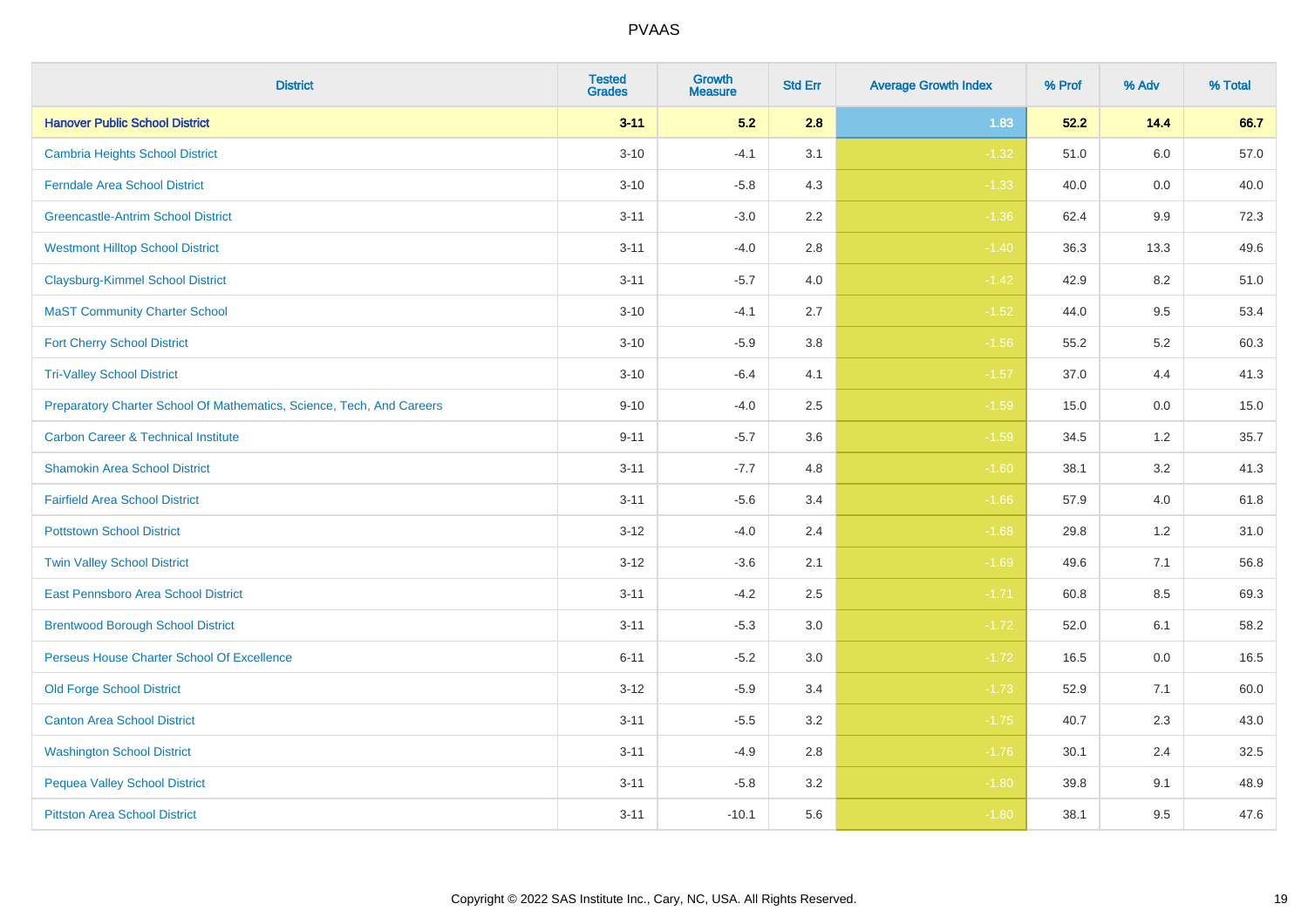| <b>District</b>                                   | <b>Tested</b><br><b>Grades</b> | Growth<br><b>Measure</b> | <b>Std Err</b> | <b>Average Growth Index</b> | % Prof | % Adv   | % Total |
|---------------------------------------------------|--------------------------------|--------------------------|----------------|-----------------------------|--------|---------|---------|
| <b>Hanover Public School District</b>             | $3 - 11$                       | 5.2                      | 2.8            | 1.83                        | 52.2   | 14.4    | 66.7    |
| <b>Brandywine Heights Area School District</b>    | $3 - 11$                       | $-4.9$                   | 2.7            | $-1.81$                     | 49.2   | 8.2     | 57.4    |
| <b>Montrose Area School District</b>              | $3 - 10$                       | $-5.5$                   | 3.0            | $-1.82$                     | 46.7   | 5.4     | 52.2    |
| <b>Brownsville Area School District</b>           | $3 - 12$                       | $-7.2$                   | 3.9            | $-1.83$                     | 34.4   | 6.1     | 40.5    |
| <b>Central Columbia School District</b>           | $3 - 12$                       | $-4.8$                   | 2.6            | $-1.86$                     | 53.7   | 14.8    | 68.5    |
| <b>Kiski Area School District</b>                 | $3 - 11$                       | $-3.7$                   | 2.0            | $-1.86$                     | 57.4   | 10.4    | 67.8    |
| <b>East Allegheny School District</b>             | $3 - 11$                       | $-6.3$                   | 3.3            | $-1.87$                     | 31.9   | 9.7     | 41.7    |
| <b>Western Beaver County School District</b>      | $3 - 11$                       | $-7.8$                   | 4.2            | $-1.87$                     | 56.5   | 6.5     | 63.0    |
| <b>Greensburg Salem School District</b>           | $3 - 11$                       | $-4.4$                   | 2.4            | $-1.88$                     | 47.6   | 4.9     | 52.4    |
| <b>Gettysburg Area School District</b>            | $3 - 11$                       | $-4.0$                   | 2.1            | $-1.89$                     | 45.3   | 14.0    | 59.3    |
| <b>Mount Pleasant Area School District</b>        | $3 - 11$                       | $-5.0$                   | 2.6            | $-1.93$                     | 52.6   | 0.0     | 52.6    |
| <b>Somerset Area School District</b>              | $3 - 11$                       | $-4.4$                   | 2.3            | $-1.93$                     | 44.4   | 14.9    | 59.3    |
| <b>Bermudian Springs School District</b>          | $3 - 11$                       | $-5.5$                   | 2.9            | $-1.94$                     | 56.4   | $6.8\,$ | 63.2    |
| <b>Forest City Regional School District</b>       | $3 - 12$                       | $-6.0$                   | 3.0            | $-1.96$                     | 44.1   | 0.0     | 44.1    |
| <b>Mount Union Area School District</b>           | $3 - 10$                       | $-6.1$                   | 3.1            | $-1.97$                     | 32.2   | 3.4     | 35.6    |
| <b>Upper Dauphin Area School District</b>         | $3 - 11$                       | $-6.3$                   | 3.2            | $-1.98$                     | 37.4   | 4.8     | 42.2    |
| The New Academy Charter School                    | $8 - 11$                       | $-10.4$                  | 5.2            | $-2.00$                     | 0.0    | 0.0     | $0.0\,$ |
| <b>Moshannon Valley School District</b>           | $3 - 10$                       | $-7.0$                   | 3.4            | $-2.01$                     | 48.5   | 0.0     | 48.5    |
| <b>California Area School District</b>            | $3 - 10$                       | $-7.3$                   | 3.6            | $-2.02$                     | 42.6   | 9.8     | 52.5    |
| <b>Corry Area School District</b>                 | $3 - 11$                       | $-5.3$                   | 2.6            | $-2.03$                     | 38.5   | 6.0     | 44.5    |
| <b>Karns City Area School District</b>            | $3 - 11$                       | $-6.0$                   | 2.9            | $-2.03$                     | 53.1   | 8.3     | 61.5    |
| <b>Middletown Area School District</b>            | $3 - 11$                       | $-5.3$                   | 2.6            | $-2.05$                     | 46.4   | 5.3     | 51.7    |
| <b>Executive Education Academy Charter School</b> | $3 - 10$                       | $-6.5$                   | 3.1            | $-2.08$                     | 23.7   | 2.2     | 25.8    |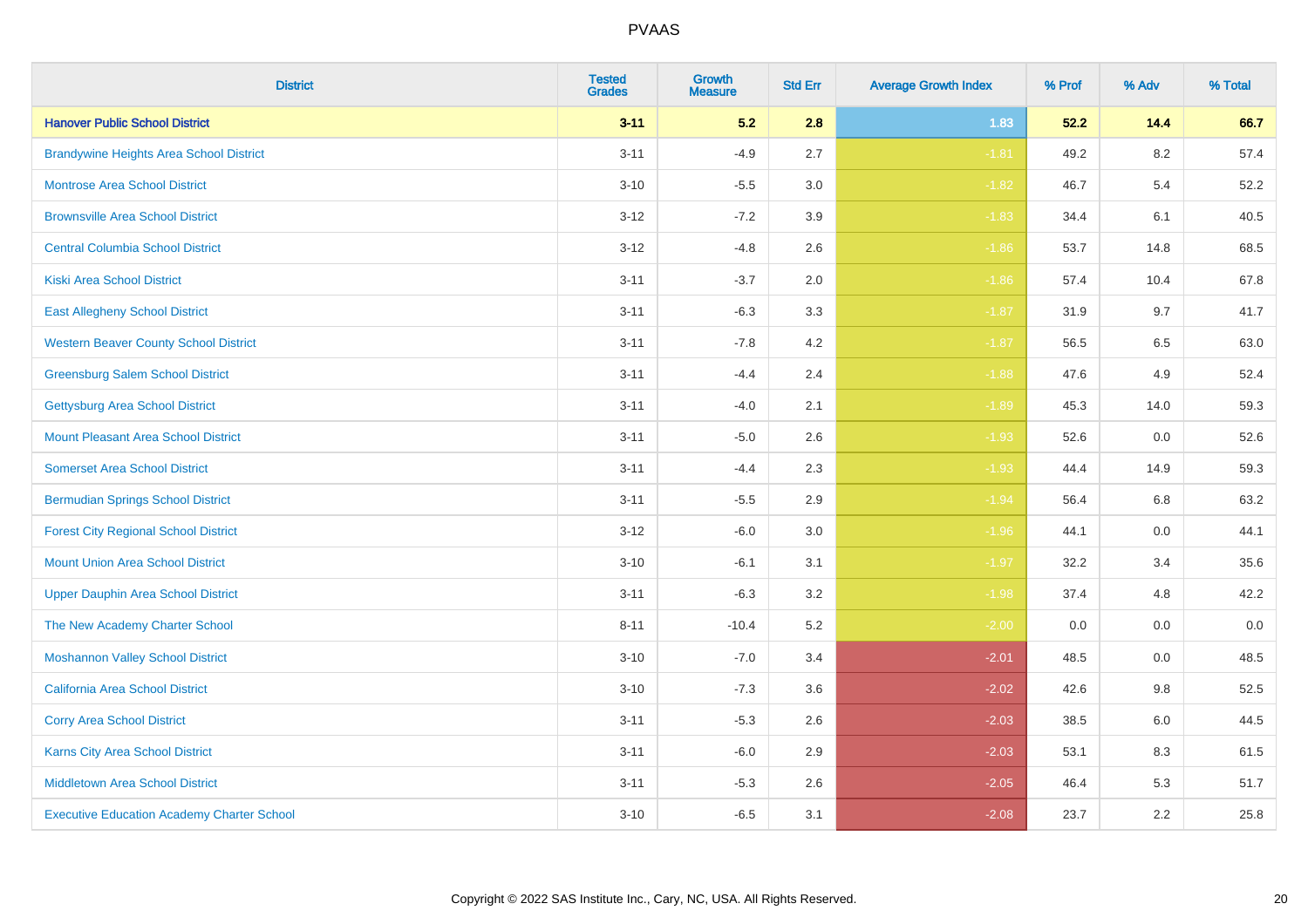| <b>District</b>                                 | <b>Tested</b><br><b>Grades</b> | <b>Growth</b><br><b>Measure</b> | <b>Std Err</b> | <b>Average Growth Index</b> | % Prof | % Adv   | % Total |
|-------------------------------------------------|--------------------------------|---------------------------------|----------------|-----------------------------|--------|---------|---------|
| <b>Hanover Public School District</b>           | $3 - 11$                       | 5.2                             | 2.8            | 1.83                        | 52.2   | 14.4    | 66.7    |
| <b>Williams Valley School District</b>          | $3 - 11$                       | $-7.3$                          | 3.4            | $-2.13$                     | 23.2   | 0.0     | 23.2    |
| <b>Aliquippa School District</b>                | $3 - 11$                       | $-9.0$                          | 4.2            | $-2.14$                     | 11.0   | 0.0     | 11.0    |
| <b>Crawford Central School District</b>         | $3 - 11$                       | $-4.7$                          | 2.2            | $-2.15$                     | 40.6   | 10.5    | 51.1    |
| Susquehanna Township School District            | $3 - 12$                       | $-5.8$                          | 2.7            | $-2.17$                     | 36.0   | 5.6     | 41.6    |
| <b>Perkiomen Valley School District</b>         | $3 - 11$                       | $-3.5$                          | 1.6            | $-2.18$                     | 53.8   | 13.4    | 67.2    |
| <b>Benton Area School District</b>              | $3 - 10$                       | $-9.7$                          | 4.5            | $-2.18$                     | 43.2   | 5.4     | 48.6    |
| Jim Thorpe Area School District                 | $3 - 11$                       | $-5.8$                          | 2.7            | $-2.19$                     | 33.3   | 7.4     | 40.7    |
| <b>Keystone Education Center Charter School</b> | $3 - 12$                       | $-12.9$                         | 5.9            | $-2.19$                     | 28.0   | 0.0     | 28.0    |
| <b>Muncy School District</b>                    | $3 - 11$                       | $-8.1$                          | 3.7            | $-2.21$                     | 42.0   | 3.8     | 45.8    |
| <b>West Middlesex Area School District</b>      | $3 - 10$                       | $-8.4$                          | 3.8            | $-2.21$                     | 34.9   | 2.8     | 37.6    |
| <b>York Co School Of Technology</b>             | $9 - 12$                       | $-3.8$                          | 1.7            | $-2.22$                     | 39.1   | 5.6     | 44.7    |
| <b>East Lycoming School District</b>            | $3 - 11$                       | $-6.0$                          | 2.7            | $-2.24$                     | 48.3   | 4.2     | 52.5    |
| <b>Windber Area School District</b>             | $3 - 11$                       | $-7.2$                          | 3.2            | $-2.24$                     | 55.4   | 7.2     | 62.6    |
| <b>Portage Area School District</b>             | $3 - 10$                       | $-8.1$                          | 3.6            | $-2.26$                     | 40.6   | 9.4     | 50.0    |
| <b>Oxford Area School District</b>              | $3 - 11$                       | $-4.3$                          | 1.9            | $-2.26$                     | 41.3   | $8.0\,$ | 49.3    |
| <b>Juniata County School District</b>           | $3 - 12$                       | $-4.9$                          | 2.1            | $-2.26$                     | 38.5   | 2.9     | 41.4    |
| <b>Indiana Area School District</b>             | $3 - 11$                       | $-5.3$                          | 2.3            | $-2.28$                     | 47.6   | 18.4    | 66.1    |
| South Williamsport Area School District         | $3 - 10$                       | $-5.7$                          | 2.5            | $-2.30$                     | 45.5   | 4.5     | 50.0    |
| Salisbury-Elk Lick School District              | $3 - 11$                       | $-13.5$                         | 5.9            | $-2.30$                     | 27.8   | 0.0     | 27.8    |
| <b>Upper Moreland Township School District</b>  | $3 - 11$                       | $-5.0$                          | 2.2            | $-2.31$                     | 57.9   | 4.0     | 61.9    |
| <b>Southmoreland School District</b>            | $3 - 11$                       | $-8.3$                          | 3.6            | $-2.32$                     | 56.8   | 7.2     | 64.0    |
| La Academia Partnership Charter School          | $6 - 11$                       | $-11.0$                         | 4.7            | $-2.34$                     | 6.8    | 0.0     | 6.8     |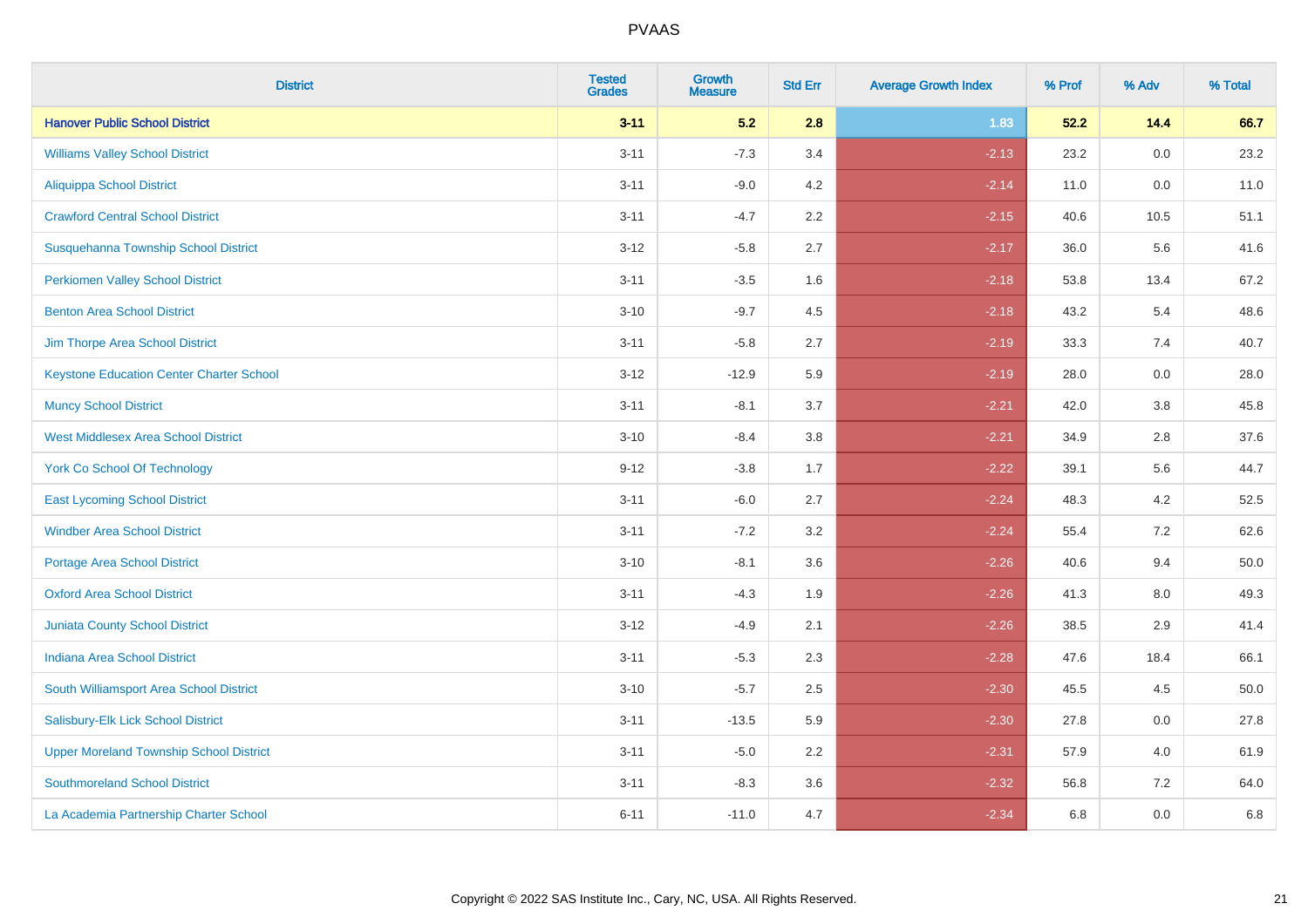| <b>District</b>                               | <b>Tested</b><br><b>Grades</b> | Growth<br><b>Measure</b> | <b>Std Err</b> | <b>Average Growth Index</b> | % Prof | % Adv | % Total |
|-----------------------------------------------|--------------------------------|--------------------------|----------------|-----------------------------|--------|-------|---------|
| <b>Hanover Public School District</b>         | $3 - 11$                       | 5.2                      | 2.8            | 1.83                        | 52.2   | 14.4  | 66.7    |
| Jefferson-Morgan School District              | $3 - 10$                       | $-9.9$                   | 4.2            | $-2.35$                     | 43.8   | 4.2   | 47.9    |
| <b>Freedom Area School District</b>           | $3 - 11$                       | $-7.1$                   | 3.0            | $-2.37$                     | 43.8   | 4.2   | 47.9    |
| <b>Universal Audenried Charter School</b>     | $9 - 11$                       | $-5.8$                   | 2.4            | $-2.40$                     | 14.6   | 0.0   | 14.6    |
| <b>Chartiers-Houston School District</b>      | $3 - 10$                       | $-8.6$                   | 3.5            | $-2.41$                     | 59.7   | 4.5   | 64.2    |
| <b>Farrell Area School District</b>           | $3 - 11$                       | $-10.4$                  | 4.3            | $-2.41$                     | 19.0   | 0.0   | 19.0    |
| <b>Yough School District</b>                  | $3 - 10$                       | $-6.6$                   | 2.7            | $-2.43$                     | 50.8   | 4.0   | 54.8    |
| <b>Innovative Arts Academy Charter School</b> | $6 - 11$                       | $-9.1$                   | 3.7            | $-2.44$                     | 9.5    | 0.0   | 9.5     |
| <b>Mohawk Area School District</b>            | $3 - 11$                       | $-7.5$                   | 3.1            | $-2.45$                     | 49.4   | 11.0  | 60.4    |
| <b>Sugar Valley Rural Charter School</b>      | $3 - 11$                       | $-11.0$                  | 4.5            | $-2.46$                     | 14.9   | 0.0   | 14.9    |
| <b>Keystone Central School District</b>       | $3 - 11$                       | $-5.1$                   | 2.0            | $-2.46$                     | 44.7   | 4.6   | 49.4    |
| <b>Mahanoy Area School District</b>           | $3 - 10$                       | $-9.0$                   | 3.6            | $-2.49$                     | 26.2   | 1.6   | 27.9    |
| <b>North Star School District</b>             | $3 - 11$                       | $-8.7$                   | 3.5            | $-2.51$                     | 47.8   | 6.0   | 53.7    |
| <b>Slippery Rock Area School District</b>     | $3 - 11$                       | $-6.3$                   | 2.5            | $-2.51$                     | 56.2   | 9.5   | 65.7    |
| <b>Blue Mountain School District</b>          | $3 - 10$                       | $-5.8$                   | 2.3            | $-2.56$                     | 46.6   | 8.5   | 55.1    |
| <b>Northwest Area School District</b>         | $3 - 10$                       | $-10.0$                  | 3.8            | $-2.59$                     | 34.6   | 7.3   | 41.8    |
| <b>Coatesville Area School District</b>       | $3 - 11$                       | $-4.4$                   | 1.7            | $-2.62$                     | 36.3   | 4.2   | 40.5    |
| <b>Dunmore School District</b>                | $3 - 11$                       | $-7.7$                   | 2.9            | $-2.62$                     | 34.0   | 7.2   | 41.2    |
| Northern Tioga School District                | $3 - 12$                       | $-7.5$                   | 2.8            | $-2.64$                     | 54.0   | 1.2   | 55.2    |
| <b>New Castle Area School District</b>        | $3 - 12$                       | $-6.4$                   | 2.4            | $-2.66$                     | 32.5   | 4.3   | 36.8    |
| <b>Pine Grove Area School District</b>        | $3 - 11$                       | $-7.7$                   | 2.9            | $-2.66$                     | 42.3   | 7.7   | 50.0    |
| <b>Harbor Creek School District</b>           | $3 - 11$                       | $-7.1$                   | 2.7            | $-2.67$                     | 48.8   | 15.2  | 64.0    |
| <b>Blairsville-Saltsburg School District</b>  | $3 - 11$                       | $-8.0$                   | 3.0            | $-2.68$                     | 37.3   | 7.0   | 44.3    |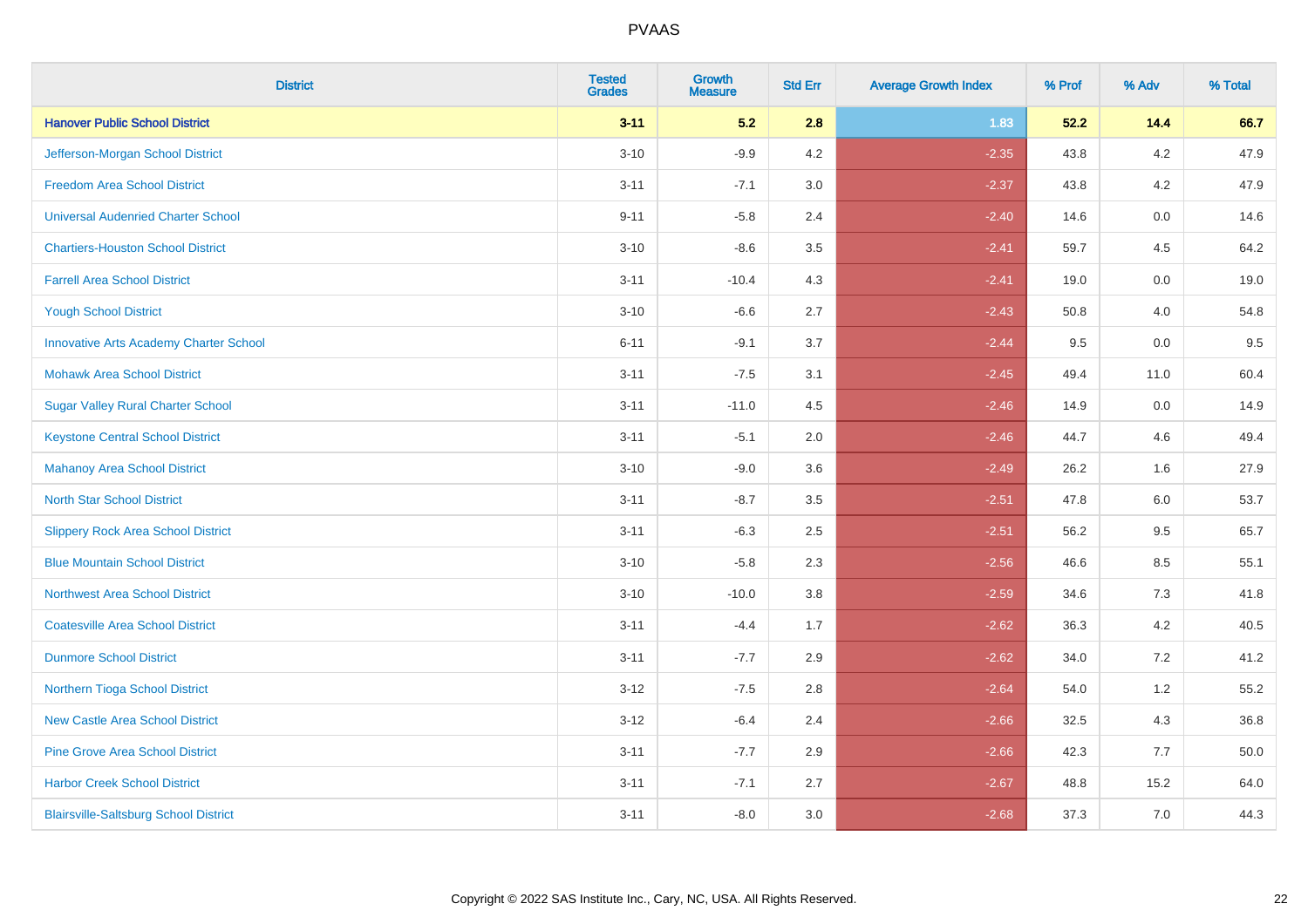| <b>District</b>                             | <b>Tested</b><br><b>Grades</b> | <b>Growth</b><br><b>Measure</b> | <b>Std Err</b> | <b>Average Growth Index</b> | % Prof | % Adv | % Total |
|---------------------------------------------|--------------------------------|---------------------------------|----------------|-----------------------------|--------|-------|---------|
| <b>Hanover Public School District</b>       | $3 - 11$                       | 5.2                             | 2.8            | 1.83                        | 52.2   | 14.4  | 66.7    |
| South Allegheny School District             | $3 - 11$                       | $-8.8$                          | 3.2            | $-2.70$                     | 40.5   | 0.0   | 40.5    |
| <b>Quakertown Community School District</b> | $3 - 12$                       | $-4.4$                          | 1.6            | $-2.70$                     | 56.5   | 10.0  | 66.6    |
| <b>Trinity Area School District</b>         | $3 - 11$                       | $-5.4$                          | 2.0            | $-2.71$                     | 48.3   | 11.8  | 60.1    |
| <b>Propel Charter School-Montour</b>        | $3 - 10$                       | $-10.7$                         | 3.9            | $-2.71$                     | 13.7   | 0.0   | 13.7    |
| <b>Forest Hills School District</b>         | $3 - 11$                       | $-7.3$                          | 2.7            | $-2.74$                     | 41.1   | 13.7  | 54.8    |
| <b>Highlands School District</b>            | $3 - 11$                       | $-7.4$                          | 2.7            | $-2.76$                     | 44.4   | 3.7   | 48.2    |
| <b>Redbank Valley School District</b>       | $3 - 11$                       | $-9.5$                          | 3.4            | $-2.77$                     | 31.5   | 4.9   | 36.4    |
| <b>Carlisle Area School District</b>        | $3 - 11$                       | $-5.3$                          | 1.9            | $-2.81$                     | 54.0   | 6.3   | 60.3    |
| <b>Carmichaels Area School District</b>     | $3 - 10$                       | $-9.3$                          | 3.3            | $-2.81$                     | 35.1   | 1.4   | 36.5    |
| Nazareth Area School District               | $3 - 11$                       | $-4.7$                          | 1.7            | $-2.82$                     | 59.2   | 9.9   | 69.0    |
| <b>Northern Potter School District</b>      | $3 - 12$                       | $-13.1$                         | 4.6            | $-2.84$                     | 37.5   | 0.0   | 37.5    |
| <b>Propel Charter School-Homestead</b>      | $3 - 11$                       | $-11.7$                         | 4.1            | $-2.84$                     | 15.9   | 0.0   | 15.9    |
| <b>Union City Area School District</b>      | $3-12$                         | $-10.2$                         | 3.6            | $-2.87$                     | 42.9   | 3.2   | 46.0    |
| <b>Rochester Area School District</b>       | $3 - 11$                       | $-13.2$                         | 4.6            | $-2.89$                     | 19.5   | 1.3   | 20.8    |
| <b>Conneaut School District</b>             | $3 - 12$                       | $-7.5$                          | 2.6            | $-2.91$                     | 38.4   | 7.4   | 45.8    |
| <b>Easton Area School District</b>          | $3 - 12$                       | $-4.1$                          | 1.4            | $-2.91$                     | 39.9   | 4.0   | 43.9    |
| <b>Penn Hills School District</b>           | $3 - 11$                       | $-7.6$                          | 2.6            | $-2.94$                     | 33.1   | 0.7   | 33.8    |
| <b>North East School District</b>           | $3 - 11$                       | $-9.3$                          | 3.1            | $-3.02$                     | 62.6   | 14.4  | 77.0    |
| <b>Pittsburgh School District</b>           | $3 - 11$                       | $-3.3$                          | 1.1            | $-3.04$                     | 33.9   | 8.2   | 42.1    |
| Philadelphia Academy Charter School         | $3 - 11$                       | $-8.9$                          | 2.9            | $-3.04$                     | 50.5   | 2.9   | 53.4    |
| <b>Palisades School District</b>            | $3 - 11$                       | $-8.7$                          | 2.8            | $-3.06$                     | 53.8   | 6.7   | 60.5    |
| <b>Dubois Area School District</b>          | $3 - 11$                       | $-6.2$                          | 2.0            | $-3.07$                     | 50.9   | 13.4  | 64.3    |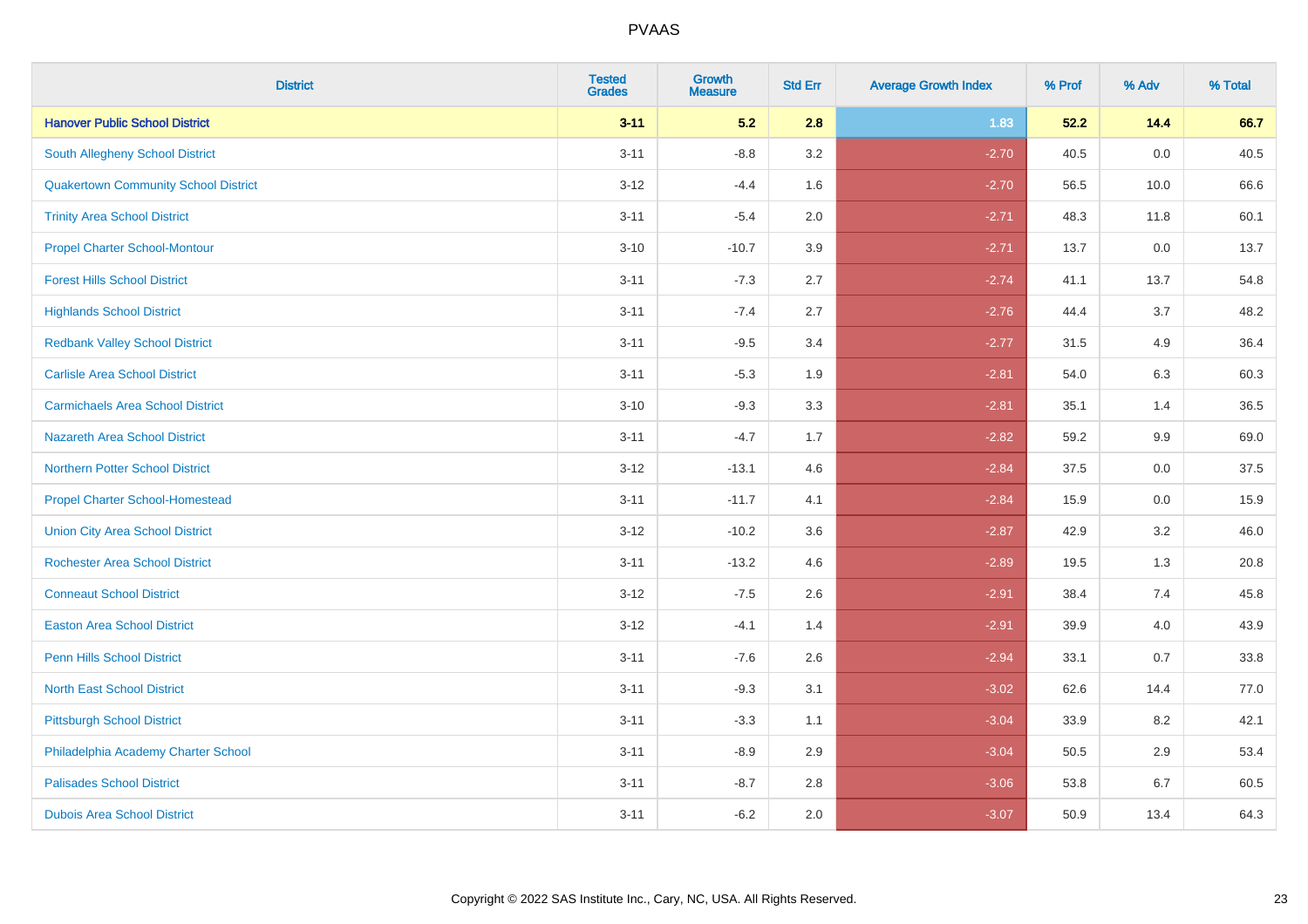| <b>District</b>                               | <b>Tested</b><br><b>Grades</b> | <b>Growth</b><br><b>Measure</b> | <b>Std Err</b> | <b>Average Growth Index</b> | % Prof | % Adv   | % Total |
|-----------------------------------------------|--------------------------------|---------------------------------|----------------|-----------------------------|--------|---------|---------|
| <b>Hanover Public School District</b>         | $3 - 11$                       | 5.2                             | 2.8            | 1.83                        | 52.2   | 14.4    | 66.7    |
| <b>Wallenpaupack Area School District</b>     | $3 - 11$                       | $-7.1$                          | 2.3            | $-3.09$                     | 40.8   | 2.4     | 43.1    |
| <b>Boyertown Area School District</b>         | $3 - 11$                       | $-4.7$                          | 1.5            | $-3.17$                     | 55.2   | 11.3    | 66.5    |
| <b>Waynesboro Area School District</b>        | $3 - 12$                       | $-6.1$                          | 1.9            | $-3.20$                     | 50.0   | 6.8     | 56.8    |
| <b>Tamaqua Area School District</b>           | $3 - 12$                       | $-8.2$                          | 2.5            | $-3.24$                     | 44.5   | 1.9     | 46.4    |
| Maritime Academy Charter School               | $3 - 10$                       | $-11.4$                         | 3.5            | $-3.29$                     | 15.2   | 0.0     | 15.2    |
| <b>Neshannock Township School District</b>    | $3 - 10$                       | $-9.7$                          | 2.9            | $-3.34$                     | 62.4   | 5.6     | 67.9    |
| <b>Steelton-Highspire School District</b>     | $3 - 11$                       | $-11.8$                         | 3.5            | $-3.40$                     | 14.5   | 0.0     | 14.5    |
| <b>Elizabeth Forward School District</b>      | $3 - 11$                       | $-8.4$                          | 2.4            | $-3.41$                     | 51.7   | 4.0     | 55.7    |
| <b>Interboro School District</b>              | $3 - 12$                       | $-7.3$                          | 2.1            | $-3.43$                     | 46.6   | 4.8     | 51.4    |
| <b>Williamsburg Community School District</b> | $3 - 11$                       | $-14.3$                         | 4.1            | $-3.48$                     | 28.3   | 0.0     | 28.3    |
| <b>Penn-Delco School District</b>             | $3 - 11$                       | $-6.8$                          | 1.9            | $-3.51$                     | 46.6   | 3.2     | 49.8    |
| <b>Milton Area School District</b>            | $3 - 11$                       | $-8.7$                          | 2.5            | $-3.52$                     | 45.4   | 6.9     | 52.3    |
| <b>Moniteau School District</b>               | $3 - 11$                       | $-11.8$                         | 3.3            | $-3.56$                     | 50.0   | 6.3     | 56.3    |
| <b>Clearfield Area School District</b>        | $3 - 10$                       | $-9.4$                          | 2.6            | $-3.56$                     | 43.0   | 3.1     | 46.1    |
| <b>Ridgway Area School District</b>           | $3 - 11$                       | $-14.5$                         | 4.1            | $-3.56$                     | 49.0   | $9.8\,$ | 58.8    |
| <b>Berwick Area School District</b>           | $3 - 11$                       | $-9.3$                          | 2.6            | $-3.59$                     | 42.1   | 5.5     | 47.6    |
| Johnsonburg Area School District              | $3 - 11$                       | $-14.1$                         | 3.9            | $-3.62$                     | 54.0   | 4.6     | 58.6    |
| Propel Charter School - Braddock Hills        | $3 - 11$                       | $-13.6$                         | 3.6            | $-3.81$                     | 9.7    | 1.6     | 11.3    |
| Northern Lehigh School District               | $3 - 12$                       | $-10.4$                         | 2.7            | $-3.82$                     | 28.0   | 9.3     | 37.3    |
| <b>Bradford Area School District</b>          | $3 - 12$                       | $-9.3$                          | 2.4            | $-3.87$                     | 45.8   | 8.3     | 54.2    |
| <b>Marion Center Area School District</b>     | $3 - 10$                       | $-12.0$                         | 3.1            | $-3.87$                     | 33.7   | 1.1     | 34.8    |
| <b>Minersville Area School District</b>       | $3 - 11$                       | $-14.4$                         | 3.7            | $-3.90$                     | 39.3   | 3.3     | 42.6    |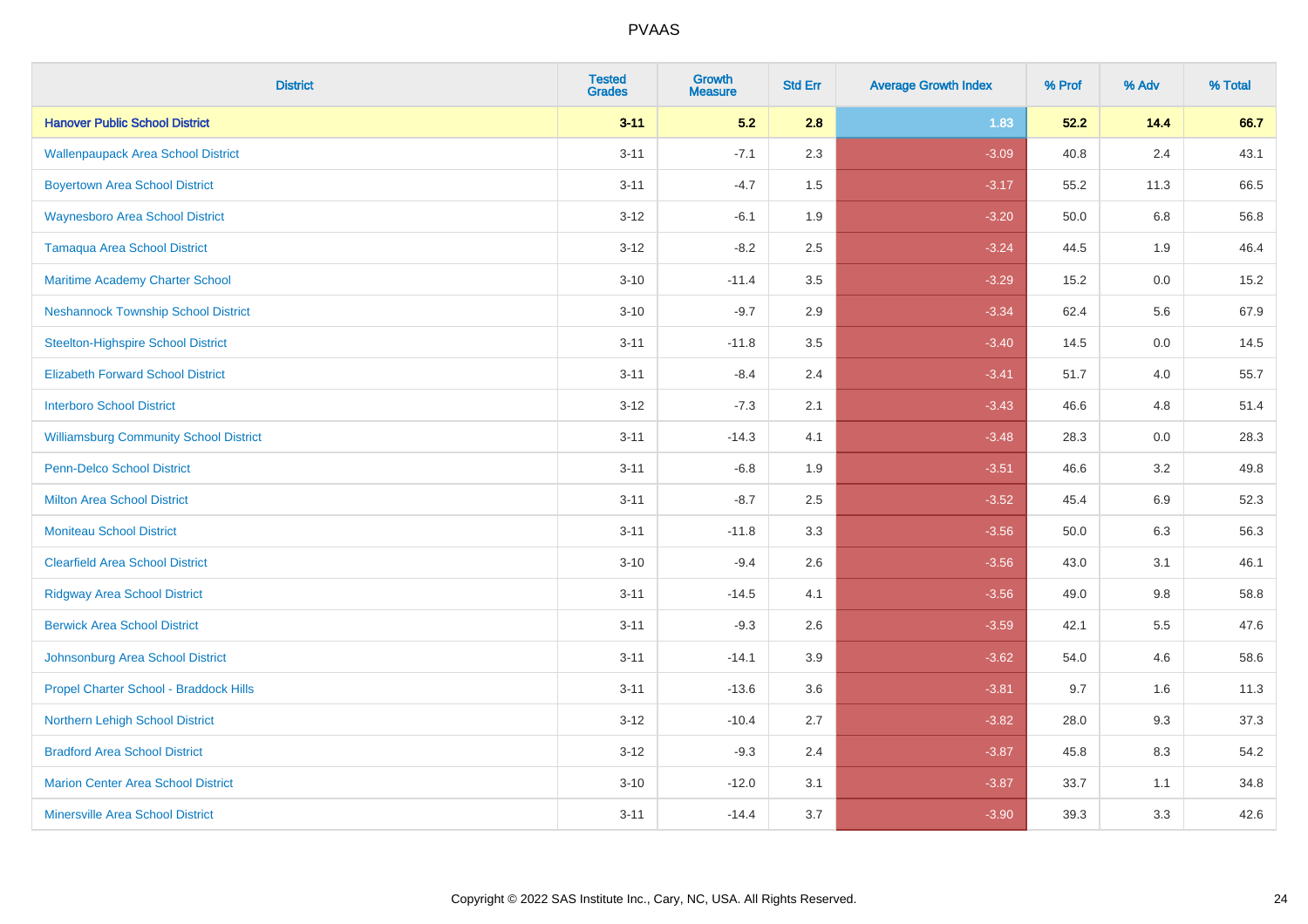| <b>District</b>                                | <b>Tested</b><br><b>Grades</b> | <b>Growth</b><br><b>Measure</b> | <b>Std Err</b> | <b>Average Growth Index</b> | % Prof | % Adv   | % Total  |
|------------------------------------------------|--------------------------------|---------------------------------|----------------|-----------------------------|--------|---------|----------|
| <b>Hanover Public School District</b>          | $3 - 11$                       | 5.2                             | 2.8            | 1.83                        | 52.2   | 14.4    | 66.7     |
| Southern Huntingdon County School District     | $3 - 11$                       | $-12.9$                         | 3.2            | $-3.98$                     | 32.5   | $2.5\,$ | $35.0\,$ |
| <b>Big Spring School District</b>              | $3 - 11$                       | $-9.8$                          | 2.4            | $-4.00$                     | 38.6   | 8.9     | 47.5     |
| Catasauqua Area School District                | $3 - 12$                       | $-12.1$                         | 3.0            | $-4.00$                     | 36.8   | 7.6     | 44.3     |
| <b>Avonworth School District</b>               | $3 - 10$                       | $-12.6$                         | 3.1            | $-4.01$                     | 59.8   | 4.6     | 64.4     |
| <b>Wellsboro Area School District</b>          | $3 - 11$                       | $-12.4$                         | 3.0            | $-4.11$                     | 49.2   | 11.9    | 61.1     |
| <b>Columbia-Montour AVTS</b>                   | $9 - 10$                       | $-12.5$                         | 3.0            | $-4.16$                     | 22.3   | 0.6     | 22.9     |
| Jefferson County-Dubois AVTS                   | $9 - 11$                       | $-16.2$                         | 3.9            | $-4.16$                     | 23.0   | 0.0     | 23.0     |
| <b>West Mifflin Area School District</b>       | $3 - 12$                       | $-12.3$                         | 2.9            | $-4.22$                     | 39.7   | 10.3    | 50.0     |
| <b>South Park School District</b>              | $3 - 11$                       | $-11.3$                         | 2.7            | $-4.23$                     | 53.5   | 13.7    | 67.3     |
| Southern Tioga School District                 | $3 - 11$                       | $-11.5$                         | 2.7            | $-4.25$                     | 47.8   | 6.4     | 54.3     |
| <b>Butler Area School District</b>             | $3 - 11$                       | $-6.5$                          | 1.5            | $-4.26$                     | 42.5   | 9.4     | 51.9     |
| <b>Lampeter-Strasburg School District</b>      | $3 - 12$                       | $-8.6$                          | 2.0            | $-4.33$                     | 55.1   | $9.8\,$ | 64.8     |
| <b>Annville-Cleona School District</b>         | $3 - 12$                       | $-12.1$                         | 2.7            | $-4.46$                     | 34.9   | 7.8     | 42.6     |
| <b>Penns Manor Area School District</b>        | $3 - 12$                       | $-17.0$                         | 3.7            | $-4.52$                     | 29.7   | 3.1     | 32.8     |
| <b>Riverside Beaver County School District</b> | $3 - 11$                       | $-14.0$                         | 3.0            | $-4.64$                     | 49.4   | $8.8\,$ | 58.2     |
| <b>Frazier School District</b>                 | $3 - 11$                       | $-17.2$                         | 3.7            | $-4.70$                     | 37.1   | 1.6     | 38.7     |
| <b>Tulpehocken Area School District</b>        | $3 - 12$                       | $-13.7$                         | 2.8            | $-4.81$                     | 36.7   | 2.8     | 39.4     |
| <b>Tacony Academy Charter School</b>           | $3 - 11$                       | $-14.7$                         | 3.0            | $-4.82$                     | 22.4   | 1.8     | 24.1     |
| <b>Bucks County Technical High School</b>      | $9 - 10$                       | $-12.0$                         | 2.5            | $-4.84$                     | 35.9   | 3.2     | 39.2     |
| Schuylkill Haven Area School District          | $3 - 11$                       | $-15.3$                         | 3.1            | $-4.87$                     | 49.7   | 2.4     | 52.1     |
| Southern Columbia Area School District         | $3 - 11$                       | $-14.6$                         | 3.0            | $-4.92$                     | 55.0   | 4.0     | 59.0     |
| <b>Titusville Area School District</b>         | $3 - 11$                       | $-13.2$                         | 2.6            | $-4.99$                     | 43.2   | 4.8     | 48.0     |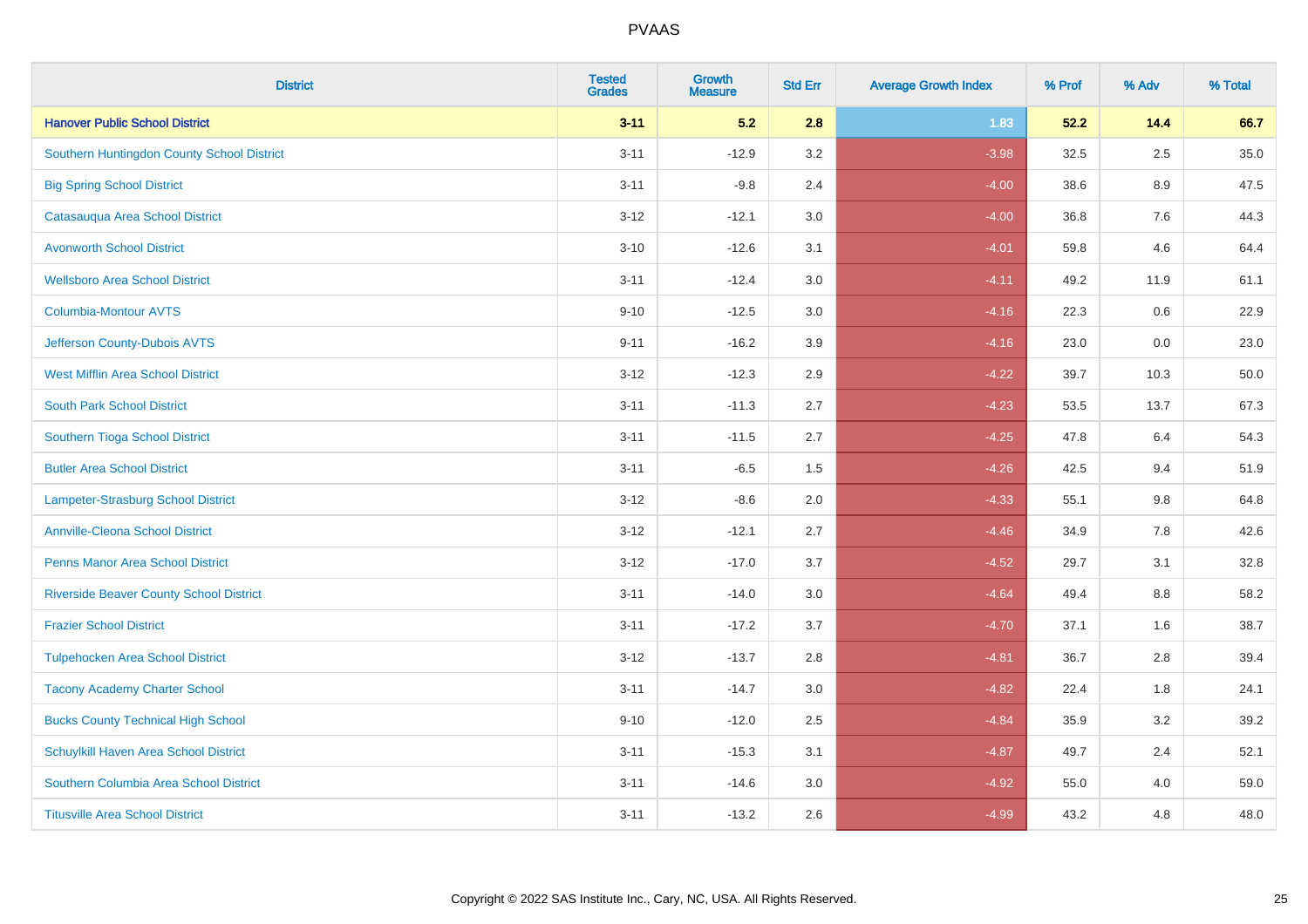| <b>District</b>                              | <b>Tested</b><br><b>Grades</b> | <b>Growth</b><br><b>Measure</b> | <b>Std Err</b> | <b>Average Growth Index</b> | % Prof | % Adv | % Total |
|----------------------------------------------|--------------------------------|---------------------------------|----------------|-----------------------------|--------|-------|---------|
| <b>Hanover Public School District</b>        | $3 - 11$                       | 5.2                             | 2.8            | 1.83                        | 52.2   | 14.4  | 66.7    |
| <b>Plum Borough School District</b>          | $3 - 11$                       | $-11.3$                         | $2.2\,$        | $-5.19$                     | 51.1   | 9.0   | 60.1    |
| <b>Mastery Charter School - Gratz Campus</b> | $7 - 10$                       | $-23.9$                         | 4.5            | $-5.29$                     | 2.9    | 0.0   | 2.9     |
| Southern Fulton School District              | $3 - 11$                       | $-23.7$                         | 4.4            | $-5.37$                     | 34.2   | 10.5  | 44.7    |
| <b>Exeter Township School District</b>       | $3 - 11$                       | $-10.4$                         | 1.9            | $-5.44$                     | 50.6   | 2.7   | 53.3    |
| <b>Solanco School District</b>               | $3 - 11$                       | $-11.0$                         | 2.0            | $-5.55$                     | 41.6   | 4.5   | 46.1    |
| <b>Springfield Township School District</b>  | $3 - 11$                       | $-18.9$                         | 3.2            | $-5.88$                     | 62.6   | 3.6   | 66.3    |
| <b>Abington School District</b>              | $3 - 10$                       | $-11.5$                         | 1.9            | $-6.00$                     | 56.2   | 11.6  | 67.8    |
| <b>Ringgold School District</b>              | $3 - 11$                       | $-14.7$                         | 2.4            | $-6.04$                     | 41.5   | 7.9   | 49.4    |
| <b>Lawrence County CTC</b>                   | $10 - 11$                      | $-21.7$                         | 3.6            | $-6.05$                     | 19.8   | 0.0   | 19.8    |
| Lackawanna Trail School District             | $3 - 10$                       | $-21.7$                         | 3.5            | $-6.20$                     | 38.5   | 1.5   | 40.0    |
| Mifflinburg Area School District             | $3 - 11$                       | $-15.8$                         | 2.5            | $-6.30$                     | 42.4   | 4.0   | 46.4    |
| <b>Curwensville Area School District</b>     | $3 - 11$                       | $-27.9$                         | 4.1            | $-6.72$                     | 42.5   | 4.1   | 46.6    |
| <b>Bristol Township School District</b>      | $3 - 11$                       | $-13.9$                         | 2.0            | $-7.05$                     | 31.0   | 3.7   | 34.7    |
| <b>Northwestern School District</b>          | $3 - 11$                       | $-24.9$                         | 3.5            | $-7.13$                     | 42.6   | 2.9   | 45.6    |
| <b>Chambersburg Area School District</b>     | $3 - 11$                       | $-9.5$                          | 1.3            | $-7.20$                     | 42.7   | 8.6   | 51.4    |
| Philipsburg-Osceola Area School District     | $3 - 11$                       | $-24.8$                         | 3.3            | $-7.43$                     | 19.7   | 2.6   | 22.4    |
| Hatboro-Horsham School District              | $3 - 11$                       | $-12.8$                         | 1.7            | $-7.47$                     | 45.6   | 7.2   | 52.8    |
| <b>Owen J Roberts School District</b>        | $3 - 11$                       | $-12.3$                         | 1.6            | $-7.61$                     | 57.0   | 11.9  | 69.0    |
| <b>Norristown Area School District</b>       | $3 - 12$                       | $-12.8$                         | 1.6            | $-7.98$                     | 23.5   | 2.3   | 25.7    |
| <b>West Side CTC</b>                         | $9 - 10$                       | $-37.4$                         | 4.3            | $-8.64$                     | 8.8    | 0.0   | 8.8     |
| <b>Shikellamy School District</b>            | $3 - 10$                       | $-22.3$                         | 2.5            | $-8.92$                     | 33.3   | 6.1   | 39.5    |
| <b>Erie City School District</b>             | $3 - 12$                       | $-14.5$                         | 1.6            | $-9.26$                     | 25.4   | 3.0   | 28.4    |